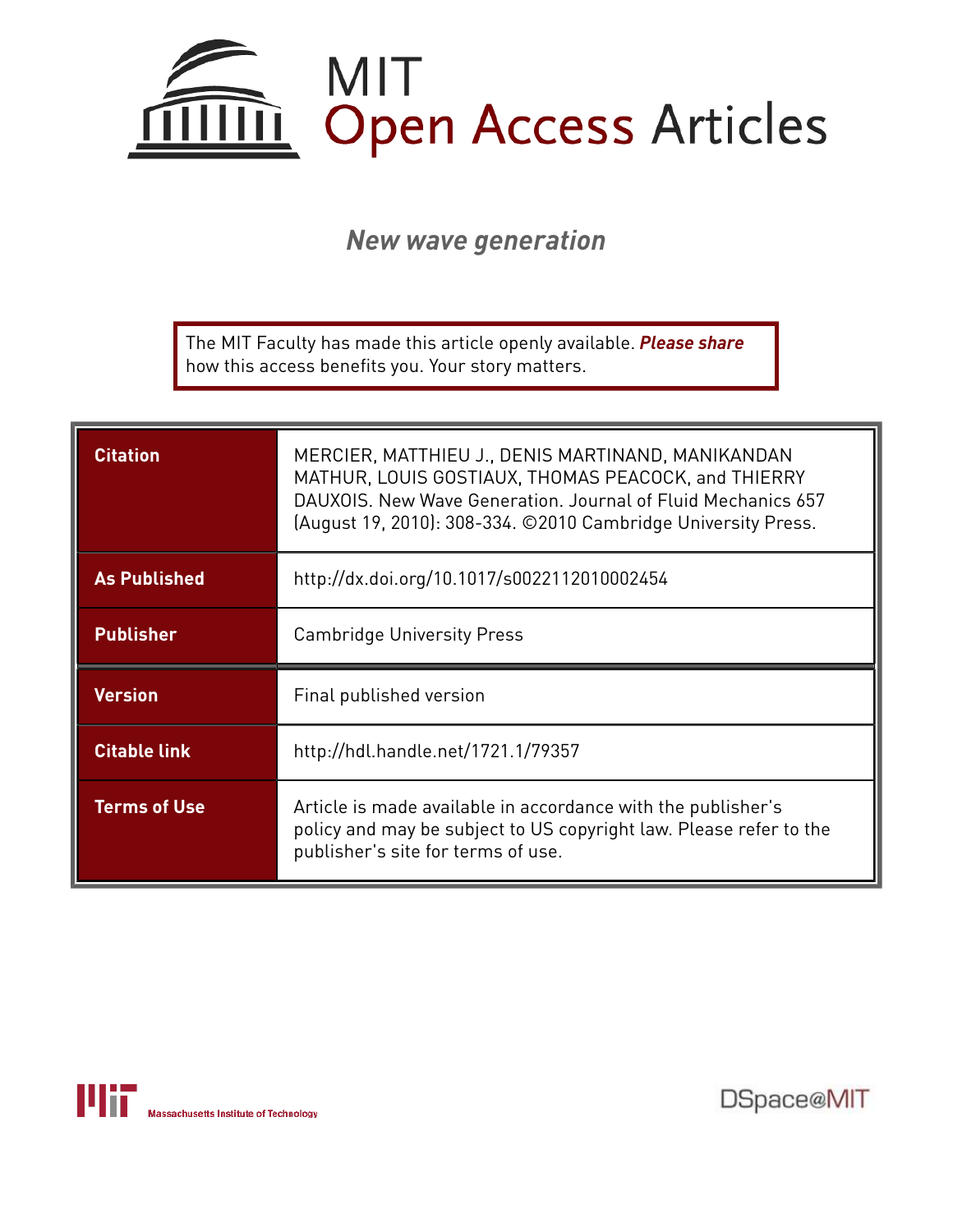J. Fluid Mech. (2010), vol. 657, pp. 308-334. C Cambridge University Press 2010 doi:10.1017/S0022112010002454

# New wave generation

# MATTHIEU J. MERCIER<sup>1</sup>†, DENIS MARTINAND<sup>2</sup>,  $\mathbf M$ ANIKANDAN MATHUR $^3, \mathbf L$ OUIS GOSTIAUX $^4,$ THOMAS PEACOCK<sup>3</sup> AND THIERRY DAUXOIS<sup>1</sup>

 $1$ Laboratoire de Physique de l'École Normale Supérieure de Lyon, CNRS–Université de Lyon, Lyon 69364, France

 $2$ Laboratoire M2P2, UMR 6181 CNRS–Universités Aix-Marseille, Marseille 13451, France

<sup>3</sup>Department of Mechanical Engineering, Massachusetts Institute of Technology, Cambridge, MA 01239, USA

<sup>4</sup>Laboratoire des Écoulements Géophysiques et Industriels (LEGI), CNRS, Grenoble 38000, France

(Received 5 August 2009; revised 21 April 2010; accepted 21 April 2010)

We present the results of a combined experimental and numerical study of the generation of internal waves using the novel internal wave generator design of Gostiaux et al. (Exp. Fluids, vol. 42, 2007, pp. 123–130). This mechanism, which involves a tunable source composed of oscillating plates, has so far been used for a few fundamental studies of internal waves, but its full potential is yet to be realized. Our study reveals that this approach is capable of producing a wide variety of twodimensional wave fields, including plane waves, wave beams and discrete vertical modes in finite-depth stratifications. The effects of discretization by a finite number of plates, forcing amplitude and angle of propagation are investigated, and it is found that the method is remarkably efficient at generating a complete wave field despite forcing only one velocity component in a controllable manner. We furthermore find that the nature of the radiated wave field is well predicted using Fourier transforms of the spatial structure of the wave generator.

Key words: internal waves, stratified flows

# 1. Introduction

The study of internal waves continues to generate great interest owing to the evolving appreciation of their role in many geophysical systems. In the ocean, internal waves play an important role in dissipating barotropic tidal energy (see Garrett & Kunze 2007 for a review), whereas atmospheric internal waves are an important means of momentum transport (Alexander, Richter & Sutherland 2006). In both the ocean and the atmosphere, internal wave activity also impacts modern-day technology (Osborne, Burch & Scarlet 1978). However, many unanswered questions remain, particularly regarding the fate of internal waves. For example, how much mixing do internal waves generate in the ocean and via what processes? And at what altitudes do atmospheric internal waves break and deposit their momentum? The ability to reliably model internal wave dynamics is key to tackling important questions such as these.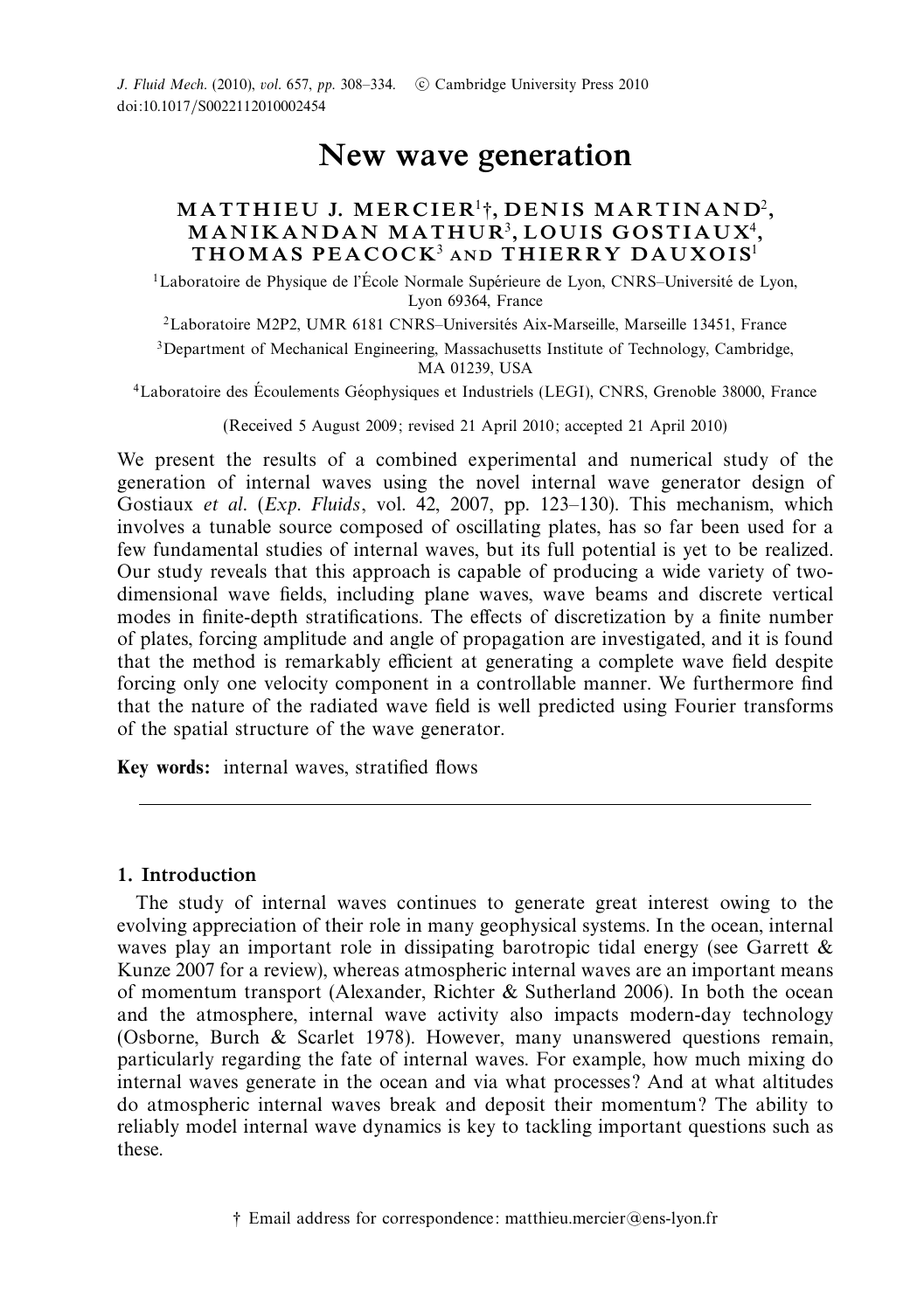Internal waves come in a wide variety of forms. The simplest, a plane wave, is the basis of many theoretical studies that provide fundamental insight into the topic (for instance, see Thorpe 1987, 1998; Dauxois & Young 1999), especially as any linear wave structure can be decomposed into independent plane waves via Fourier transforms. While plane wave solutions are the focus of many theoretical studies, laboratory experiments and field observations reveal that internal waves generated by a localized source, such as the tidal flow past an ocean ridge (Bell 1975; Martin, Rudnick & Pinkel 2006) or deep tropical convection in the atmosphere (Walterscheid, Schubert  $\&$  Brinkman 2001), produce coherent wave beams that radiate away from the generation site. In vertically finite domains, such as the ocean, the internal wave field can be conveniently described using vertical modes, i.e. horizontally propagating and vertically standing waves, whose spatial form is dictated by the vertical stratification, as discussed in Echeverri et al. (2009). Finally, localized solitary wave structures are also ubiquitous (New & Da Silva 2002).

Investigation of these different internal wave forms in laboratory experiments has played a key role in internal wave research, starting with the pioneering work of Mowbray  $\&$  Rarity (1967) on the wave beams generated by an oscillating cylinder. Since then, internal waves have been generated using a variety of means. Delisi  $\&$ Orlanski (1975) performed an experimental study of the reflection of nominally plane waves, produced by a paddle mechanism, from a density jump. A similar paddle mechanism was used by Ivey, Winters  $\&$  De Silva (2000) to study the dissipation caused by internal wave breaking at a sloping boundary. Maas et al. (1997) used vertical oscillations of a tank filled with salt-stratified water to parametrically excite internal waves, which eventually focused onto internal wave attractors in the tank. With the ocean in mind, Gostiaux & Dauxois  $(2007)$  and Echeverri *et al.*  $(2009)$ produced internal waves by side-to-side oscillation of topography.

The aforementioned experimental methods of internal wave generation have three inherent shortcomings. Firstly, they produce wave fields that are invariant in one horizontal direction and are thus nominally two-dimensional. In this paper, we too restrict ourselves to the study of such situations, using  $\zeta$  to refer to the vertical direction, anti-parallel to the gravity field  $g = -ge_z$ , and x to refer to the horizontal direction; the possibility of generating three-dimensional wave fields using the novel generator is raised at the end of the paper. The second shortcoming is that with the exception of towed topography (Baines & Hoinka 1985; Aguilar & Sutherland 2006), pre-existing methods radiate waves in multiple directions rather than in a single direction. This is due to the dispersion relation for internal gravity waves,

$$
\omega^2 = N^2 \sin^2 \theta,\tag{1.1}
$$

which relates the forcing frequency,  $\omega$ , to the local angle of energy propagation with respect to the horizontal,  $\theta$ , via the Brunt–Väisälä frequency,  $N = \sqrt{-g \partial_z \rho / \rho}$ , where  $ρ$  is the background fluid density. Since all waves propagating at angles  $±θ$  and  $π±θ$ satisfy (1.1) for a given frequency ratio  $\omega/N$ , a two-dimensional localized source, such as a vertically oscillating cylinder, generates internal waves propagating in four different directions. Propagation in two of the four directions can be suppressed either by providing oscillations along only one of the directions of propagation (i.e.  $\theta$  and  $(\pi+\theta)$  (Gavrilov & Ermanyuk 1996; Ermanyuk & Gavrilov 2008) or by using a paddle system at a boundary (Delisi & Orlanski 1975). These arrangements nevertheless still produce an undesirable second set of waves that must somehow be dealt with in an experiment. The third, and perhaps the most significant, shortcoming is that all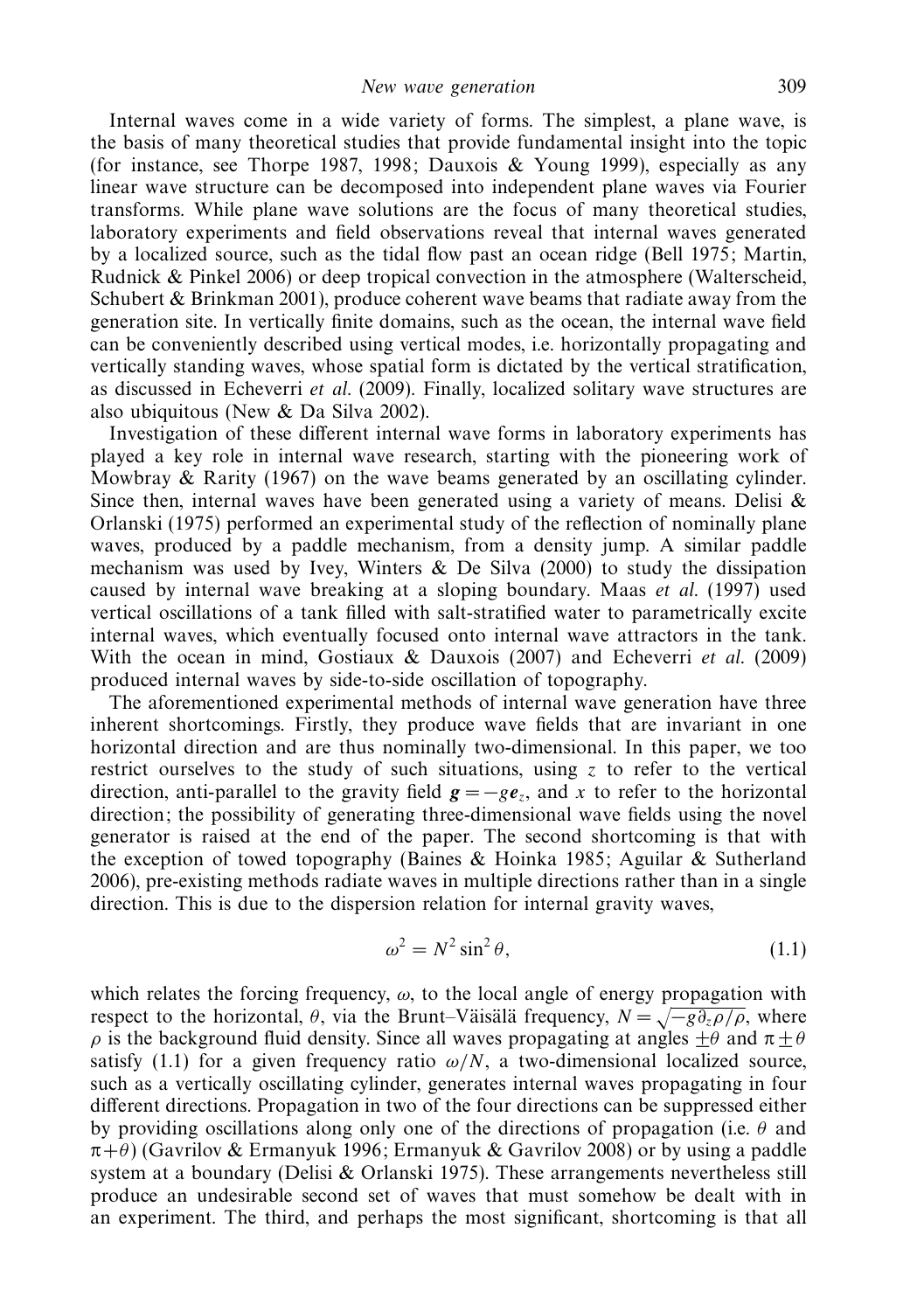

FIGURE 1. A schematic showing the basic configuration of a novel internal wave generator. The plates are vertically stacked on an eccentric camshaft. See  $\S$  2 for the definitions of the different lengths W,  $\ell$  and  $\lambda$ . The circular arrow at the top of the generator illustrates the direction of rotation of the camshaft; the thick vertical arrows show the corresponding motion of the wave form of the plates; and the dashed oblique arrows indicate the resulting local velocity field. Further,  $v_{\phi}$  and  $v_{g}$  indicate the direction of the phase and group velocities, respectively.

pre-existing methods provide very limited, if any, control of the spatial structure of an internal wave field.

A major advance in internal wave generation recently occurred with the design of a novel type of internal wave generator (Gostiaux *et al.* 2007). This design uses a series of stacked, offset plates on a camshaft to simultaneously shape the spatial structure of an experimental internal wave field and enforce wave propagation in a single direction, as illustrated in figure 1. The maximum horizontal displacement of each plate is set by the eccentricity of the corresponding cam, and the spatio-temporal evolution is defined by the phase progression from one cam to another and the rotation speed of the camshaft. So far, this configuration has been used to study plane wave reflection from sloping boundaries (Gostiaux 2006), diffraction through a slit (Mercier, Garnier & Dauxois 2008) and wave beam propagation through non-uniform stratifications (Mathur & Peacock 2009). Despite these early successes, however, there has been no dedicated study of the ability of this arrangement to generate qualitatively different forms of internal wave fields, and several important questions remain. For example, how does a stratified fluid that supports two-dimensional waves respond to controlled forcing in only one direction (i.e. parallel to the motion of the plates)?

In this paper, we present the results of a comprehensive study of two-dimensional wave fields produced by different configurations of novel internal wave generators and reveal that this approach can accurately produce plane waves, wave beams and discrete vertical modes. The results of experiments are compared with predictions based on the Fourier transforms of the spatial structure of the wave generator, which proves to be a very useful and simple tool for predicting wave fields, and numerical simulations, which allow investigation of the boundary conditions imposed by the generator. The paper is organized as follows:  $\S$ 2 presents the experimental and numerical methods used throughout the study. The generation of plane waves is addressed in § 3, followed by the generation of self-similar wave beams and vertical modes in § § 4 and 5, respectively. Our conclusions, and suggestions for future applications of the generator, are presented in § 6.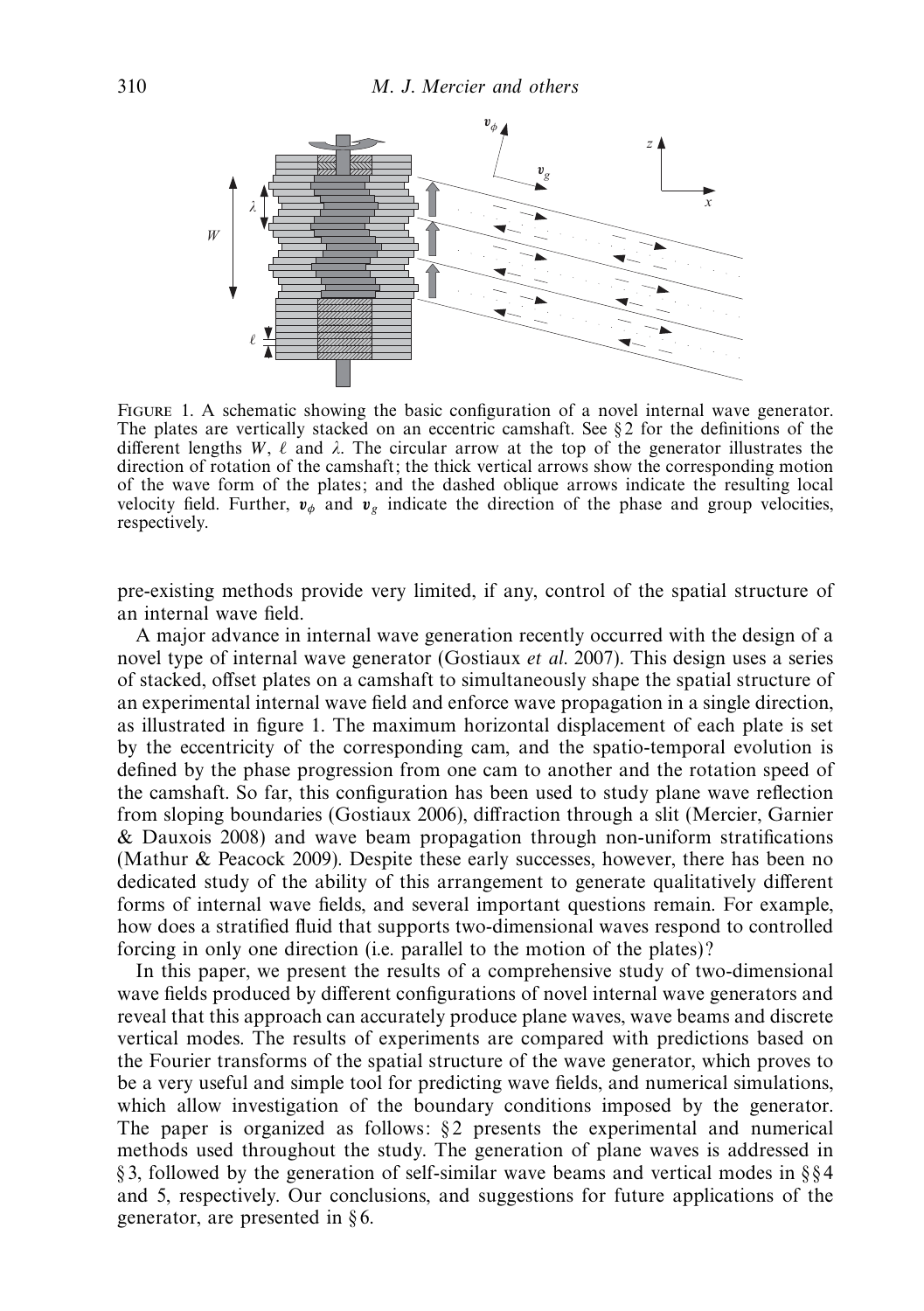|                    |                |                |           |              | Generator Height Width Plate thickness Plate gap Maximum eccentricity Number of plates |          |
|--------------------|----------------|----------------|-----------|--------------|----------------------------------------------------------------------------------------|----------|
| ENS.<br><b>MIT</b> | 390.0<br>534.0 | 140.0<br>300.0 | 6.0<br>63 | 0.7<br>0.225 | 10.0<br>35.0                                                                           | 60<br>82 |
|                    |                |                |           |              | TABLE 1. Details of the wave generators at ENS de Lyon and Massachusetts Institute of  |          |

Technology (MIT). Dimensions are in millimetres.

## 2. Methods

#### 2.1. Experiments

Throughout this paper, we consider the case of wave fields excited by a vertically standing generator with horizontally moving plates of thickness  $\ell$ , as depicted in figure 1. This scenario, which is possible because the direction of wave propagation is set by the dispersion relation (1.1), has two major advantages over the other possibility of a generator tilted in the direction of wave propagation (Gostiaux et al. 2007; Mathur & Peacock 2009). First, it is far more convenient because it requires no mechanical components to orient the camshaft axis and no change of orientation for different propagation angles. Second, unwanted wave beams that are inevitably produced by free corners within the body of a stratified fluid are eliminated because the generator extends over the entire working height of the fluid.

Two different laboratory experimental facilities, both using the double-bucket method (Oster 1965) to create salt/density stratifications, were used. The first, at Ecole Normale Supérieure (ENS) de Lyon, utilized a  $0.8 \text{ m}$  long,  $0.170 \text{ m}$  wide and 0.425 m deep wave tank. The wave generator, whose characteristics are listed in table 1, was positioned at one end of the tank. On each side of the wave generator there was a 0.015 m gap between the moving plates and the side wall of the wave tank. Visualizations and quantitative measurements of the density-gradient perturbation field were performed using the synthetic schlieren technique (Dalziel, Hughes & Sutherland 2000). The correlation imaging velocimetry algorithm of Fincham & Delerce (2000) was used to compute the cross-correlation between the real-time and the  $t = 0$  background images. Blocksom filter matting was used to effectively damp end-wall reflections of internal waves. The ENS Lyon set-up was used to run experimental studies of the classical Thomas–Stevenson wave beam profile (Thomas & Stevenson 1972), detailed in § 4.

The second system, at MIT, utilized a 5.5 m long, 0.5 m wide and 0.6 m deep wave tank. A partition divided almost the entire length of the tank into 0.35 and 0.15 m wide sections, the experiments being performed in the wider section. The wave generator, whose characteristics are given in table 1, was mounted in the 0.35 m wide section of the tank with a gap of 0.025 m between the moving plates and either side wall. Parabolic end walls at the ends of the wave tank reflected the wave field produced by the generator into the 0.15 m wide section of the tank, where it was dissipated by Blocksom filter matting. Visualizations and quantitative measurements of the velocity field in the vertical midplane of the generator were obtained using a LaVision particle image velocimetry (PIV) system. This facility was used for studies of plane waves and vertical modes, detailed in § § 3 and 5, respectively.

Examples of the amplitude and phase arrangements of the plates for the experiments discussed in this paper are presented in figure 2. We use the following terminology: M is the number of plates per period, used to represent a periodic wave form of vertical wavelength  $\lambda$ ; W is the total height of the active region of the generator with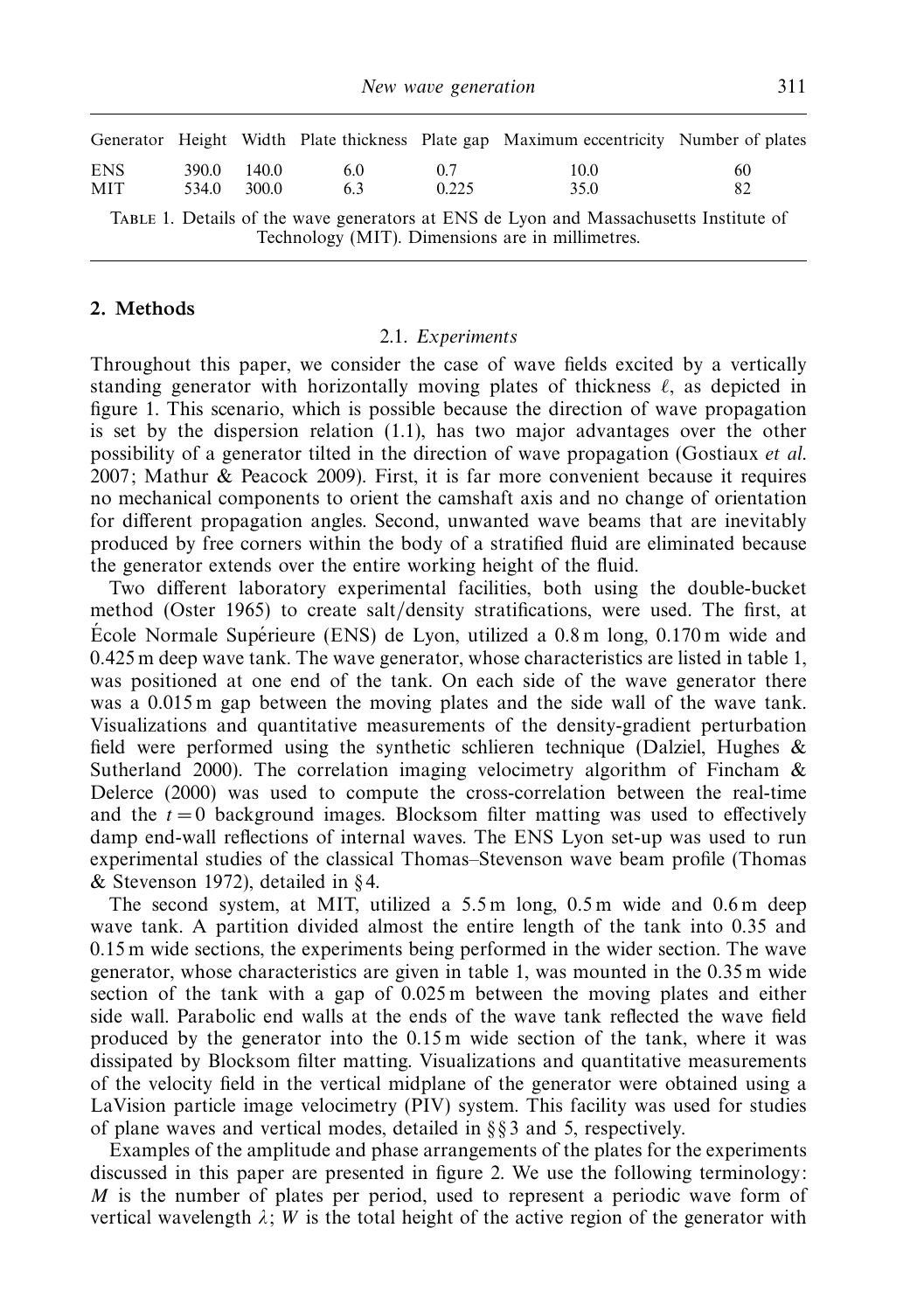

FIGURE 2. Examples of the (a) eccentricity  $A(z)$  in centimetres, (b) phase  $\phi(z)$  and (c) instantaneous position of the cams for different profiles used throughout the paper. These include plane waves for  $M = 12$  and  $W = 2\lambda$  (O), Thomas & Stevenson (1972) beam (∗) and a mode 1 internal tide (⊳). The thin lines drawn through the discrete points are the corresponding analytical forms being modelled.

non-zero forcing amplitude;  $A(z)$  is the eccentricity of a cam located at height z; and  $\phi(z)$  is the phase of a cam set by the initial rotational orientation relative to the mid-depth cam ( $\phi = 0$ ). The actual profile of the generator is given by Re{ $A(z)e^{i\phi(z)}$ }, where Re stands for the real part. For a plane wave,  $A(z)$  is constant and  $\phi(z)$  varies linearly over the active region of the generator. For the Thomas & Stevenson (1972) profile there is a non-trivial spatial variation in both  $A(z)$  and  $\phi(z)$  over the active region, and elsewhere  $A(z)$  is zero. Finally, for a mode 1 wave field,  $A(z)$  varies as the magnitude of a cosine over the entire fluid depth, while  $\phi(z)$  jumps by  $\pi$  at mid-depth.

#### 2.2. Numerics

Complementary two-dimensional numerical simulations, in which excitation by the generator was modelled by imposing spatio-temporal variations of the velocity and buoyancy fields along one boundary of the numerical domain, were performed. The simulations, which assumed a Newtonian fluid in the Boussinesq approximation, solved the incompressible continuity, Navier–Stokes and energy equations:

$$
\nabla \cdot \mathbf{v} = 0,\tag{2.1a}
$$

$$
\partial_t \mathbf{v} + (\nabla \times \mathbf{v}) \times \mathbf{v} = -\nabla q + b \mathbf{e}_z + v \nabla^2 \mathbf{v}
$$
 (2.1b)

and

$$
\partial_t b + (\mathbf{v} \cdot \nabla) b = -N^2 \mathbf{v} \cdot \mathbf{e}_z + \kappa \nabla^2 b, \qquad (2.1c)
$$

where  $v = (u, w)$  is the velocity field; v is the corresponding velocity magnitude;  $p = q - v^2/2$  is the pressure; b is the buoyancy field, related to the density by  $\rho = \rho_0 (1 - g^{-1} N^2 z - g^{-1} b)$  in which  $\rho_0$  is the density at  $z = 0$ ;  $\nu$  is the kinematic viscosity; and  $\kappa$  is the diffusivity.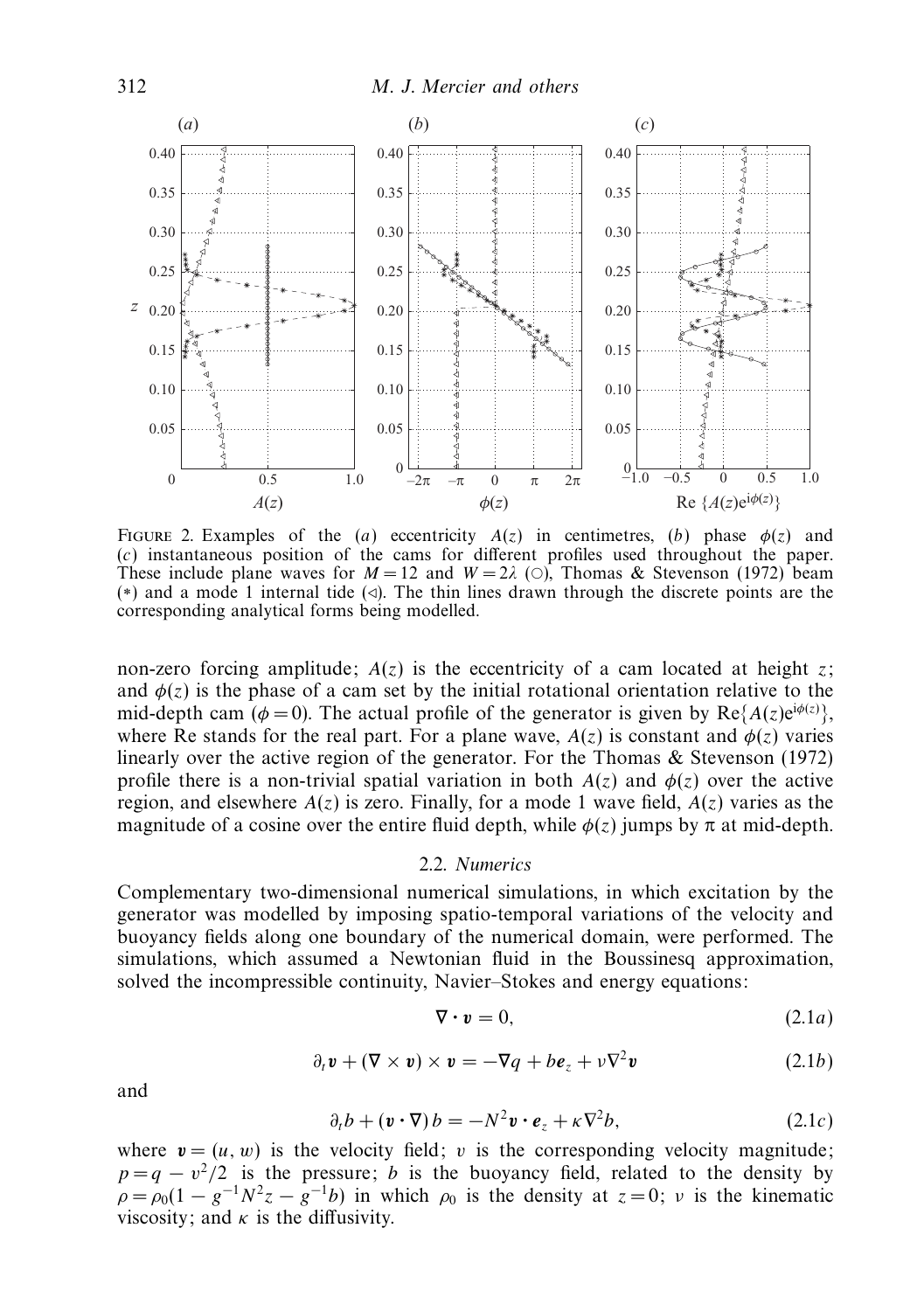New wave generation 313

The code used was an extension of that developed for channel flow (Gilbert 1988), to which the integration of the energy equation and the possibility of spatially varying and time-evolving boundary conditions on the plates were added, as already presented in Martinand, Carrière & Monkewitz  $(2006)$  for thermal convection. The method proceeds as follows. A numerical solution in a rectangular domain  $[0, l_x] \times [0, l_z]$ is obtained by a tau-collocation pseudo-spectral method in space, using Fourier modes in the z-direction and Chebyshev polynomials in the confined x-direction. This method very precisely accounts for the dissipative terms. The nonlinear and diffusion terms are discretized in time by Adams–Bashforth and Crank–Nicolson schemes, respectively, resulting in second-order accuracy in time. As the simulation focuses on the linear and weakly nonlinear dynamics, the de-aliasing of the nonlinear term in the spatial expansion of the solution is not of crucial importance and is omitted to decrease the computational cost. Owing to the assumption of a divergence-free flow, the influence matrix method, introduced in Kleiser & Schumann (1980, 1984), is used to evaluate the pressure and the velocity field, the pressure gradient in the Navier–Stokes equation then being discretized by an implicit Euler scheme. Finally, the buoyancy term is also discretized in time by an implicit Euler scheme, since the energy equation is solved before the Navier–Stokes equations.

Simulations were run by imposing forced boundary conditions on components of the velocity and buoyancy fields at  $x = 0$ ; no forcing was applied to the pressure, since its value on the boundaries is an outcome of the numerical method. The governing equations (2.1) were thus integrated together with Dirichlet boundary conditions,

$$
\mathbf{v}(0, z, t) = \mathbf{v}_f(z, t), \quad b(0, z, t) = b_f(z, t), \tag{2.2}
$$

while

$$
\mathbf{v}\left(l_{x}, z, t\right) = \mathbf{0}, \quad b\left(l_{x}, z, t\right) = 0 \tag{2.3}
$$

were applied at  $x = l_x$ . We note that this numerical forcing is Eulerian in nature, whereas the corresponding experimental forcing is Lagrangian in spirit. The spectral method introduces periodic conditions in the z-direction, which have to be accounted for to avoid Gibbs oscillations. Therefore, the boundary conditions (2.2) were multiplied by a polynomial 'hat' function  $H(z) = (1 - (2z/l_z - 1)^{30})^6$ , vanishing at  $z = 0$  and  $z = l_z$ . The choice of the exponents in  $H(z)$  is qualitative, the aim being that the variation of the profile envelope is smooth compared with the spatial resolution, yet sharp enough to keep a well-defined width of forcing.

The boundary conditions (2.3) imply wave reflection, with the reflected waves eventually interfering with the forced waves. Thus, the numerical domain was made sufficiently large to establish the time-periodic forced wave field near the generation location long before reflections became an issue. For a typical simulation, the domain was  $l_x = 3.01$  m long and  $l_z = 1.505$  m high, and the number of grid points used was  $N_x = 1024$  and  $N_z = 512$ , giving a spatial vertical resolution of 2.9 mm that ensured at least two grid points per plate. Satisfactory spectral convergence was confirmed for this spatial resolution, and the time step was set to ensure stability of the numerical scheme.

#### 2.3. Analysis

A detailed study of the impact of sidewall boundary conditions on the generation of shear waves was performed by McEwan & Baines (1974). Here, we take a simpler approach and show that a useful tool for investigating both theoretical and experimental internal wave fields produced by the novel generator is Fourier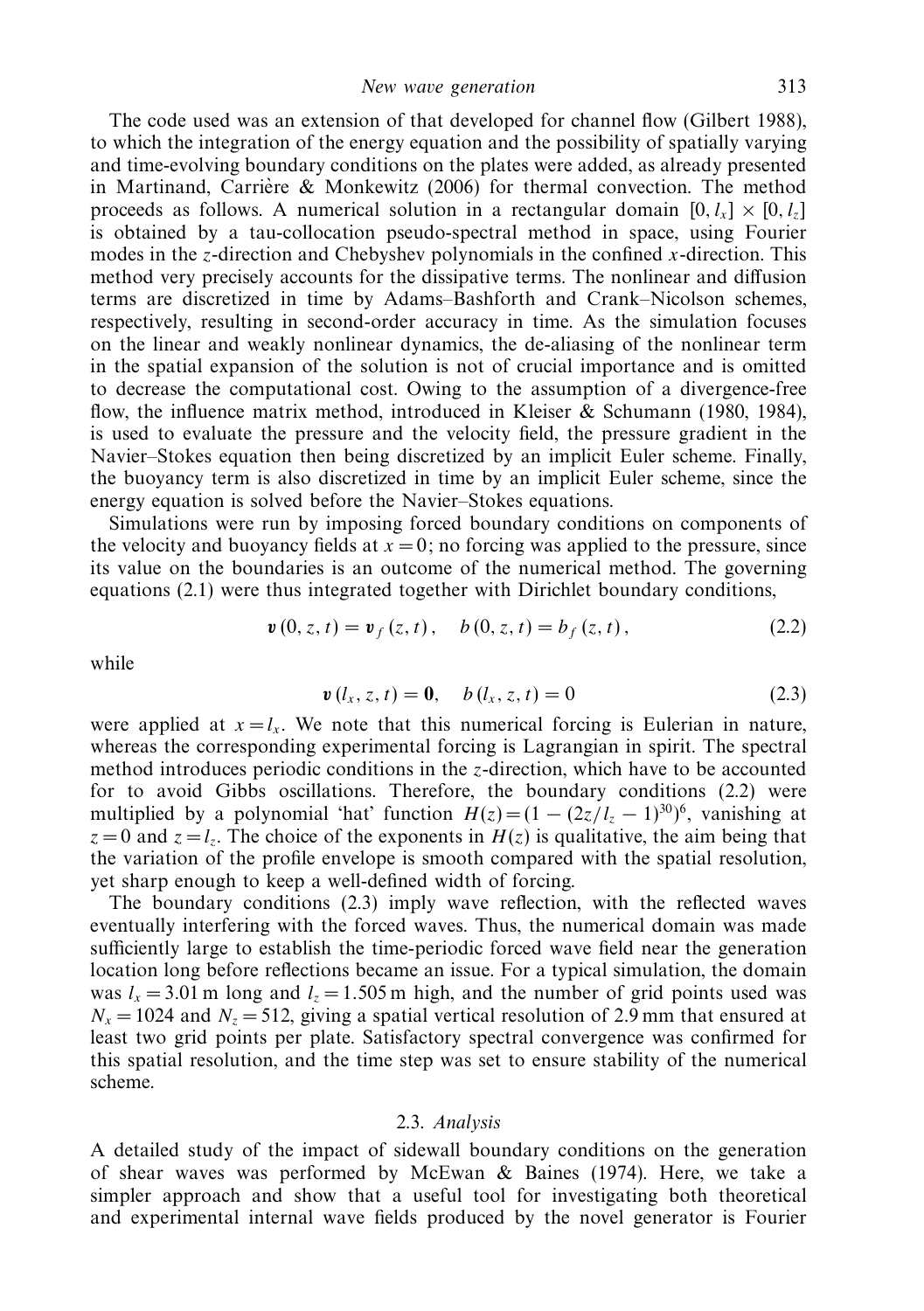analysis. This allows one to decompose internal wave fields into constituent plane waves and readily make predictions about the radiated wave field.

For an unconfined inviscid two-dimensional system, any physical field variable associated with a periodic internal wave field of frequency  $\omega$  can be described by its Fourier spectrum (Tabaei & Akylas 2003; Tabaei, Akylas & Lamb 2005), i.e.

$$
\psi(x,z,t)=\frac{e^{-i\omega t}}{2\pi}\int_{-\infty}^{+\infty}\int_{-\infty}^{+\infty}\tilde{Q}_{\psi}(k_{x},k_{z})e^{i(k_{x}x+k_{z}z)}\,\delta\left((k_{x}^{2}+k_{z}^{2})\omega^{2}-N^{2}k_{x}^{2}\right)dk_{z}\,dk_{x},\quad(2.4)
$$

where  $\psi(x, z, t)$  represents a field variable (e.g. b, u) and the Dirac δ-function ensures the dispersion relation (1.1) is satisfied by the plane wave components. Propagating waves in a single direction, say towards the positive  $x$ -component and the negative z-component for the energy propagation, require

$$
\tilde{Q}_{\psi}(k_x, k_z) = 0, \quad \forall k_x \leq 0 \quad \text{and} \quad \forall k_z \leq 0,
$$
\n(2.5)

as noted by Mercier et al. (2008).

At a fixed horizontal location  $x_0$ , the values of  $\psi(x_0, z, t)$  for all the field variables can be considered as boundary conditions that force the propagating wave field  $\psi(x, z, t)$ . Knowing the Fourier transform of the boundary forcing,

$$
Q_{\psi}(x_0, k_z) = \frac{e^{i\omega t}}{\sqrt{2\pi}} \int_{-\infty}^{+\infty} \psi(x_0, z, t) e^{-ik_z z} dz,
$$
 (2.6)

leads to the complete description of the radiated wave field for  $x > x_0$ ,

$$
\psi(x, z, t) = \frac{e^{-i\omega t}}{2\pi} \int_0^{+\infty} \int_{-\infty}^{+\infty} Q_{\psi}(x_0, k_z) e^{i(k_x x + k_z z)} \delta\left( \left(k_x^2 + k_z^2\right) \omega^2 - N^2 k_x^2 \right) dk_z dk_x, \quad (2.7)
$$

assuming that only right-propagating waves (i.e.  $k_x \geqslant 0$ ) are possible.

In practice, the novel wave generator we consider forces only the horizontal velocity field in a controlled manner, i.e.

$$
\psi(0, z, t) = u(0, z, t) = \text{Re}\{U(z)e^{-i\omega t}\}.
$$
\n(2.8)

As such, we expect the Fourier transform of this boundary condition to act only as a guide for the nature of the radiated wave field, since it is not clear how the fluid will respond to forcing of a single field variable. Throughout the paper, we perform the Fourier transform along a specific direction using the fast Fourier transform algorithm. To compare spectra from theoretical, numerical and experimental profiles with the same resolution, a cubic interpolation (in space) of the experimental wave field is used if needed.

Unless otherwise stated, the experimental and numerical results presented are filtered in time at the forcing frequency  $\omega$ . The aim is to consider harmonic (in time) internal waves for which we can define the Fourier decomposition in (2.4) and to improve the signal-to-noise ratio, which lies in the range  $10^2-10^1$ , with the best results for shallow beam angles and small-amplitude forcing. The time window  $\Delta t$ used for the filtering is such that  $\omega \Delta t / 2\pi \geq 9$  for  $A_0 = 0.005$  m and  $\omega \Delta t / 2\pi \geq 4$  for  $A_0 = 0.035$  m (where  $A_0$  is the amplitude of motion of the plates defined in (3.1)), ensuring sufficient resolution in Fourier space for selective filtering. The recording was initiated at time  $t_0$  after the start-up of the generator such that  $Nt_0/2\pi \simeq 30 \gg 1$ , ensuring no transients remained (Voisin 2003).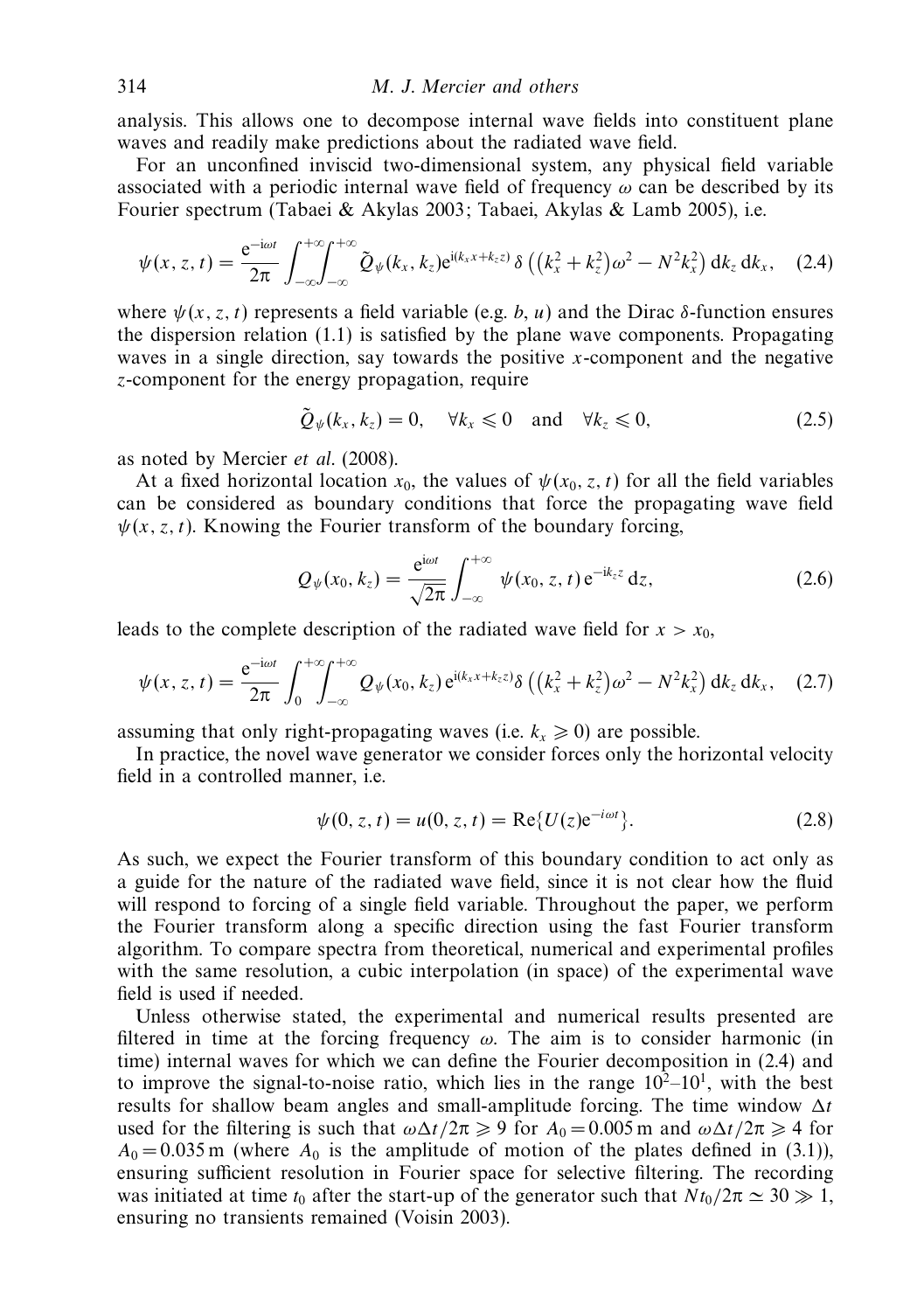| New wave generation | 315 |
|---------------------|-----|
|---------------------|-----|

|                | Experiment        | Experiment/simulation                                                                            | Forcing                                  | M                    | $W/\lambda_e$    | $A_0$ (mm)               | $(\text{deg.})$<br>$\theta$ |
|----------------|-------------------|--------------------------------------------------------------------------------------------------|------------------------------------------|----------------------|------------------|--------------------------|-----------------------------|
| Common case    |                   | Experiment/simulation                                                                            | Partial                                  | 12                   | 3                | 5.0                      | 15                          |
| Forcing        | 2                 | Simulation                                                                                       | Complete                                 | 12                   | 3                | 5.0                      | 45                          |
| Angle          | 3<br>4<br>5<br>6  | Experiment/simulation<br>Experiment/simulation<br>Experiment/simulation<br>Simulation            | Partial<br>Partial<br>Partial<br>Partial | 12<br>12<br>12<br>12 | 3<br>3<br>3<br>3 | 5.0<br>5.0<br>5.0<br>5.0 | 30<br>45<br>60<br>75        |
| Width          | 7<br>8<br>9<br>10 | Experiment/simulation<br>Experiment/simulation<br>Experiment/simulation<br>Experiment/simulation | Partial<br>Partial<br>Partial<br>Partial | 12<br>12<br>12<br>12 | 2<br>1<br>2      | 5.0<br>5.0<br>5.0<br>5.0 | 15<br>15<br>45<br>45        |
| Discretization | 11<br>12          | Simulation<br>Experiment/simulation                                                              | Partial<br>Partial                       | $\infty$<br>4        | 3<br>3           | 5.0<br>5.0               | 15<br>15                    |
| Amplitude      | 13<br>14<br>15    | Experiment/simulation<br>Experiment<br>Experiment                                                | Partial<br>Partial<br>Partial            | 12<br>12<br>12       | 3<br>3<br>3      | 35.0<br>35.0<br>35.0     | 15<br>30<br>45              |

TABLE 2. Summary of experiments and numerical simulations:  $M$  is the number of plates used for one wavelength;  $W/\lambda_e$  is the spatial extent of forcing expressed in terms of the dominant wavelength;  $A_0$  is the eccentricity of the cams; and  $\theta$  is the energy propagation angle. For complete forcing,  $u$ ,  $w$  and  $b$  were forced at the boundary.

#### 3. Plane waves

Since many theoretical results for internal waves are obtained for plane waves (e.g. Thorpe 1987, 1998; Dauxois & Young 1999), the ability to generate a good approximation of a plane wave in a laboratory setting is important to enable corresponding experimental investigations. In order to generate a nominally plane wave, however, one must consider the impact of the different physical constraints of the wave generator, which include the controlled forcing of only one velocity component by the moving plates, the finite spatial extent of forcing, the discretization of forcing by a finite number of plates, the amplitude of forcing and the direction of wave propagation with respect to the camshaft axis of the generator. In this section, we present the results of a systematic study of the consequences of these constraints; a summary of the experiments is presented in table 2.

#### 3.1. Analysis

Two-dimensional, planar internal waves take the form  $\psi(x, z, t) = \text{Re}\{\psi_0 e^{(ik_x x + ik_z z - i\omega t)}\},$ where  $\mathbf{k} = (k_x, k_z)$  is the wave vector and  $\psi(x, z, t)$  represents a field variable. Being of infinite extent is an idealization that is never realizable in an experiment. To investigate the consequences of an internal wave generator being of finite extent, the horizontal velocity boundary conditions used to produce a downward rightpropagating nominally plane wave can be written as

$$
u(0, z, t) = \text{Re}\{[\Theta(z + W/2) - \Theta(z - W/2)] A_0 \omega e^{i(-\omega t + k_c z)}\},\tag{3.1}
$$

where  $k_e > 0$  is the desired vertical wavenumber,  $\lambda_e = 2\pi/k_e$  the corresponding vertical wavelength,  $-W/2 \le z \le W/2$  the vertical domain over which forcing is applied,  $A_0$  the amplitude of motion of the plates and  $\Theta$  the Heaviside function. The spatial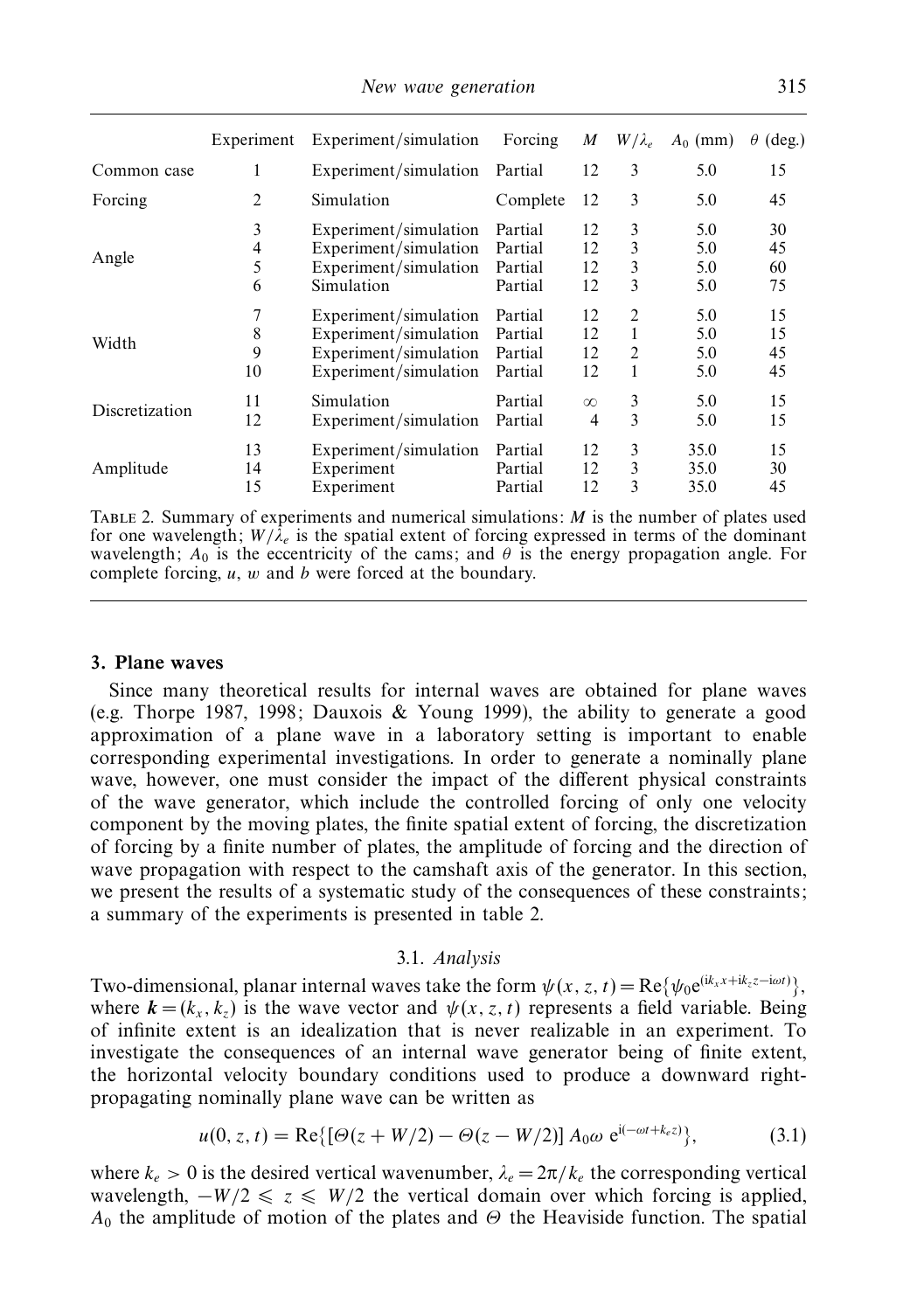Fourier transform of (3.1) is

$$
Q_u(0, k_z) = A_0 \omega \frac{W}{\sqrt{2\pi}} \text{sinc}\left(\frac{(k_z - k_e)W}{2}\right),\tag{3.2}
$$

with  $\text{sinc}(x) = \sin x/x$  the sine cardinal function. In the limit  $W \to \infty$ , (3.2) approaches a δ-function, which is the Fourier transform of a plane wave. Owing to the finite value of W, however,  $Q_u(0, k_z)$  does not vanish for negative values of  $k_z$ , suggesting that (3.1) will also excite upward-propagating plane waves. Following the convention usual in optics that  $Q_u(0, k_z)$  is negligible for  $|k_z - k_e| W/2 \ge \pi$ , if  $k_e \gg 2\pi/W$ , then (2.5) is reasonably satisfied.

Another consideration is that the forcing provided by the wave generator is not spatially continuous but discretized by  $N_p$  oscillating plates of width  $\ell$ . Accounting for this, the boundary forcing can be written as

$$
u(0, z, t) = \text{Re}\left\{\sum_{j=0}^{N_p-1} \left[\Theta(z-z_j) - \Theta(z-z_j+t)\right] A(z_j) e^{i(k_e z_j + k_e \ell/2 - \omega t)}\right\},\qquad(3.3)
$$

where  $z_j = j\ell - W/2$  and  $N_p \ell = W$ . The Fourier transform of (3.3) for the specific case of constant amplitudes,  $A(z_i) = A_0 \omega$ ,  $\forall j \in \{0, ..., N_p - 1\}$ , reduces to

$$
Q_u(0, k_z) = A_0 \omega \frac{\ell}{\sqrt{2\pi}} \operatorname{sinc}\left(\frac{k_z \ell}{2}\right) \frac{\sin\left(\frac{(k_z - k_e)W}{2}\right)}{\sin\left(\frac{(k_z - k_e)\ell}{2}\right)},\tag{3.4}
$$

a classical result often encountered for diffraction gratings. Consequently, the magnitudes of W and  $\ell$  in comparison with the desired vertical wavelength  $\lambda_e = 2\pi/k_e$ characterize the spread of the Fourier spectrum and the potential for excitation of upward-propagating waves.

In the following sections, we quantify the downward emission of waves using the parameter  $\beta_d$ , defined as

$$
\beta_d = \frac{\int_0^{+\infty} |\mathcal{Q}_u(x_0, k_z)|^2 \, \mathrm{d}k_z}{\int_{-\infty}^{+\infty} |\mathcal{Q}_u(x_0, k_z)|^2 \, \mathrm{d}k_z},\tag{3.5}
$$

which is essentially the ratio of the total kinetic energy of the downward-propagating waves to the total kinetic energy of the radiated wave field.

# 3.2. Configuration

The MIT facility was used for these plane wave experiments (see table 1). A variety of different configurations were tested, which are summarized in table 2. The fluid depth was  $H = 0.56 + 0.015$  m, and the background stratification was  $N = 0.85$  rad s<sup>-1</sup> for all experiments. An example configuration of the cams (amplitude and phase evolution) is presented in figure 2. Plane waves were produced by configuring  $N_p$ plates of the wave generator with an oscillation amplitude  $A_0 = 0.005$  m, with the exception of experiments 13–15 for which  $A_0 = 0.035$  m. Results were obtained for different forcing frequencies corresponding to propagating angles of 15<sup>°</sup>, 30<sup>°</sup>, 45<sup>°</sup> and 60◦ . Visualization of the wave field was performed using PIV, for which it was possible to observe the wave field in a 40 cm wide horizontal domain over the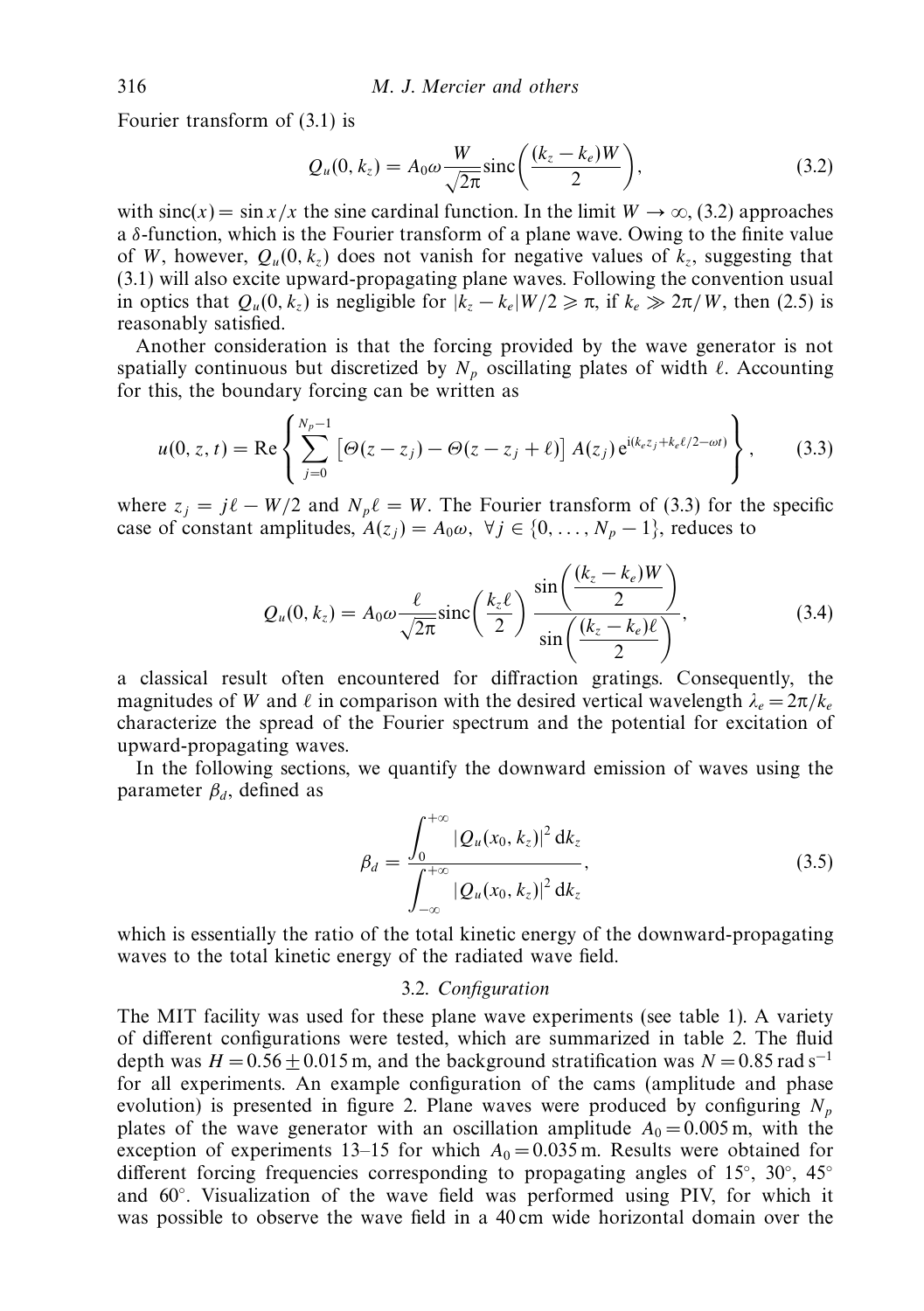

FIGURE 3. Comparison of the numerically obtained horizontal velocity field  $u$  for plane wave beams forced by  $(a)$  complete and  $(b)$  partial forcing (experiments 2 and 4 in table 2). (c) Horizontal velocity along the cut  $\mathscr{C}$  in (a) and (b), located at  $x_{\mathscr{C}} = 0.05$  m for complete (--) and partial (---) forcing. All lengths are in metres and all velocities in metres per second. (——) and partial (– – –) forcing. All lengths are in metres and all velocities in metres per second.

entire depth of the tank, save for a 1 cm loss near the top and bottom boundaries due to unavoidable laser reflections. The corresponding numerical simulations were configured accordingly.

## 3.3. Results

## 3.3.1. Forcing

The consequences of forcing only a single component of the velocity field, which we call partial forcing, in comparison with forcing both the velocity field components and the buoyancy field (assuming they are related by the inviscid linear wave equation), which we call complete forcing, were investigated first using the numerical simulations. Here, we present the results of simulations performed using a sinusoidal boundary wave form with  $W = 3\lambda_e$ ,  $M = 12$  and  $\lambda_e = 78.8$  mm (experiments 2 and 4 of table 2). The magnitude and frequency of the boundary condition for horizontal velocity were  $A_0 = 5.0$  mm and  $\omega = 0.601$  rad s<sup>-1</sup>, the latter giving  $\theta = 45^\circ$ .

Figures  $3(a)$  and  $3(b)$  present snapshots of the horizontal velocity fields u produced by partial and complete boundary forcing, respectively, and there is excellent qualitative agreement between the two. More quantitative comparisons are provided in figure  $3(c)$ , which presents data along the vertical cuts  $\mathscr C$  indicated in figures  $3(a)$ and 3(b), located at  $x_{\infty} = 0.05$  m; this location was chosen because it is close enough to the generator such that viscous damping has only an order  $1\%$  effect on the wave field (based on the linear viscous theory for plane waves of Lighthill 1978), yet is sufficiently far from the generator to allow the wave field to adapt to the boundary forcing. The cross-beam profiles in figure  $3(c)$  show that the amplitude of u is roughly 20 % lower for the case of partial forcing compared with complete forcing, but otherwise their forms closely match. Spectral information reveals no other discernible difference between the two, and both cases give  $\beta_d > 0.99$ , compared with the theoretical prediction of  $\beta_d = 0.97$ , revealing that almost all the energy is being emitted downward. Results qualitatively and quantitatively similar to those presented in figures  $3(a)$  and  $3(b)$  were obtained for different physical quantities (e.g. w and b) of the wave fields and for the other configurations of the generator listed in table 2.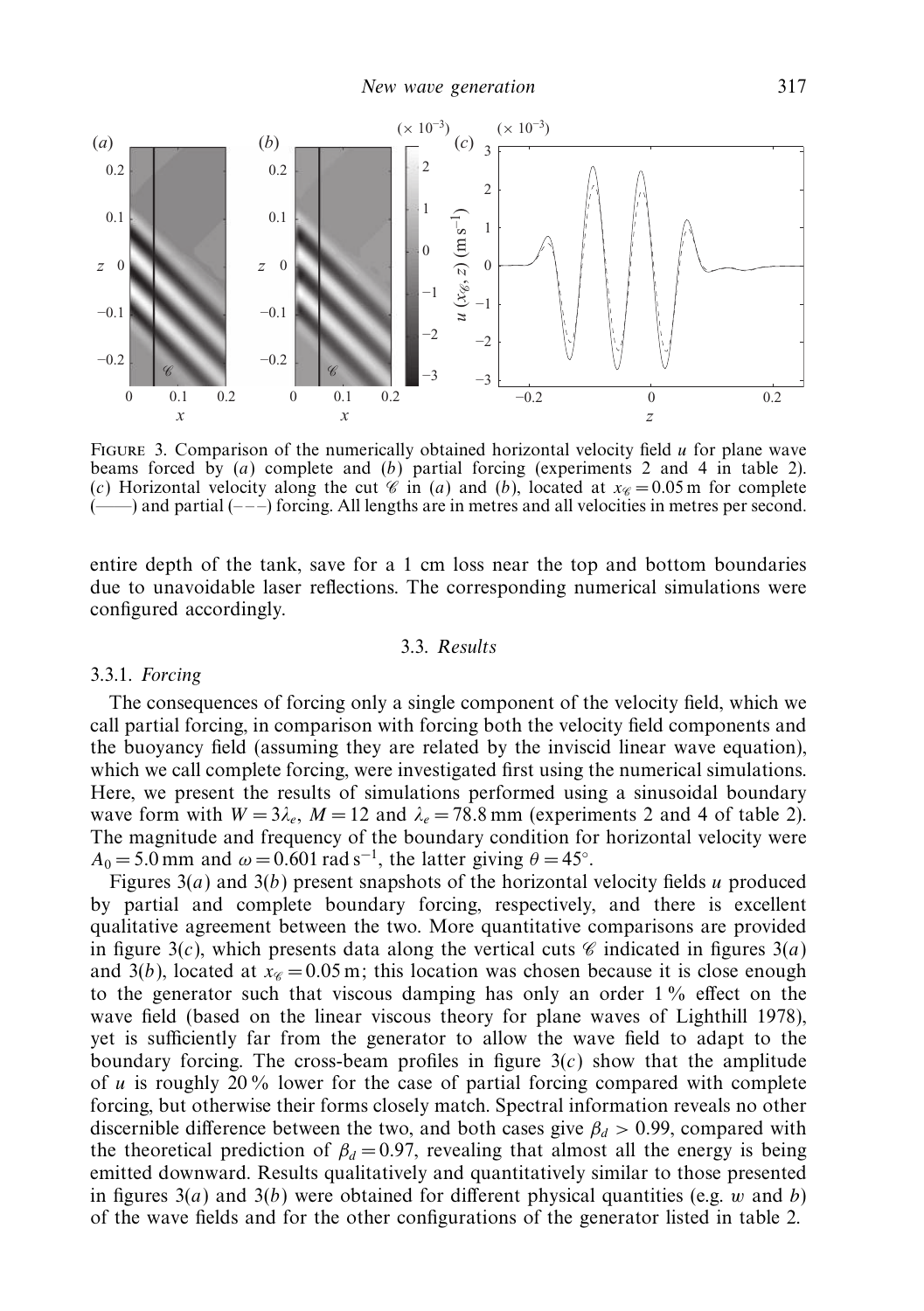

FIGURE 4. Experimental horizontal velocity fields  $u$  for different forcing frequencies corresponding to angles of propagation (a)  $\theta = 15^\circ$ , (b)  $\theta = 30^\circ$ , (c)  $\theta = 45^\circ$  and (d)  $\theta =$ 60◦ . These are experiments 1, 3, 4 and 5 in table 2, respectively. All lengths are in metres and all velocities in metres per second.



FIGURE 5. Comparison of numerical results  $(\square)$  and experimental results for the vertical  $(\bigcirc)$ and tilted ( $\triangleleft$ ) wave generators for the mean amplitude and standard deviation of (a) u/A<sub>0</sub>ω and (b)  $u'/A_0\omega$ . Results are plotted as a function of  $(\omega/N)^2$  for different frequencies corresponding to  $\theta = 15^{\circ}$ , 30°, 45°, 60° and 75° (numerics only). The solid lines correspond to  $u'/(A_0\omega) = 1$ and the dashed lines to  $u'/(A_0\omega) = \cos\theta$ .

## 3.3.2. Angle of emission

As one might expect, the quality of the wave field is best for shallower propagation angles, for which the horizontal velocity is a more defining quantity, and is degraded for steep propagation angles, where w becomes the dominant velocity component. This is demonstrated in a qualitative manner by figures  $4(a) - 4(d)$ , which present snapshots of the experimental horizontal velocity fields for  $\theta = 15°$ ,  $30°$ ,  $45°$  and  $60°$ , corresponding to experiments 1, 3, 4 and 5 in table 2, respectively. Although the forcing velocity  $u = A_0 \omega$  is strongest for  $\theta = 60^{\circ}$ , the wave field resulting from this partial forcing is not as strong and coherent as those at lesser angles.

Another demonstration of the consequences of partial forcing is given in figure 5, which presents the efficiency of the wave generator as a function of the forcing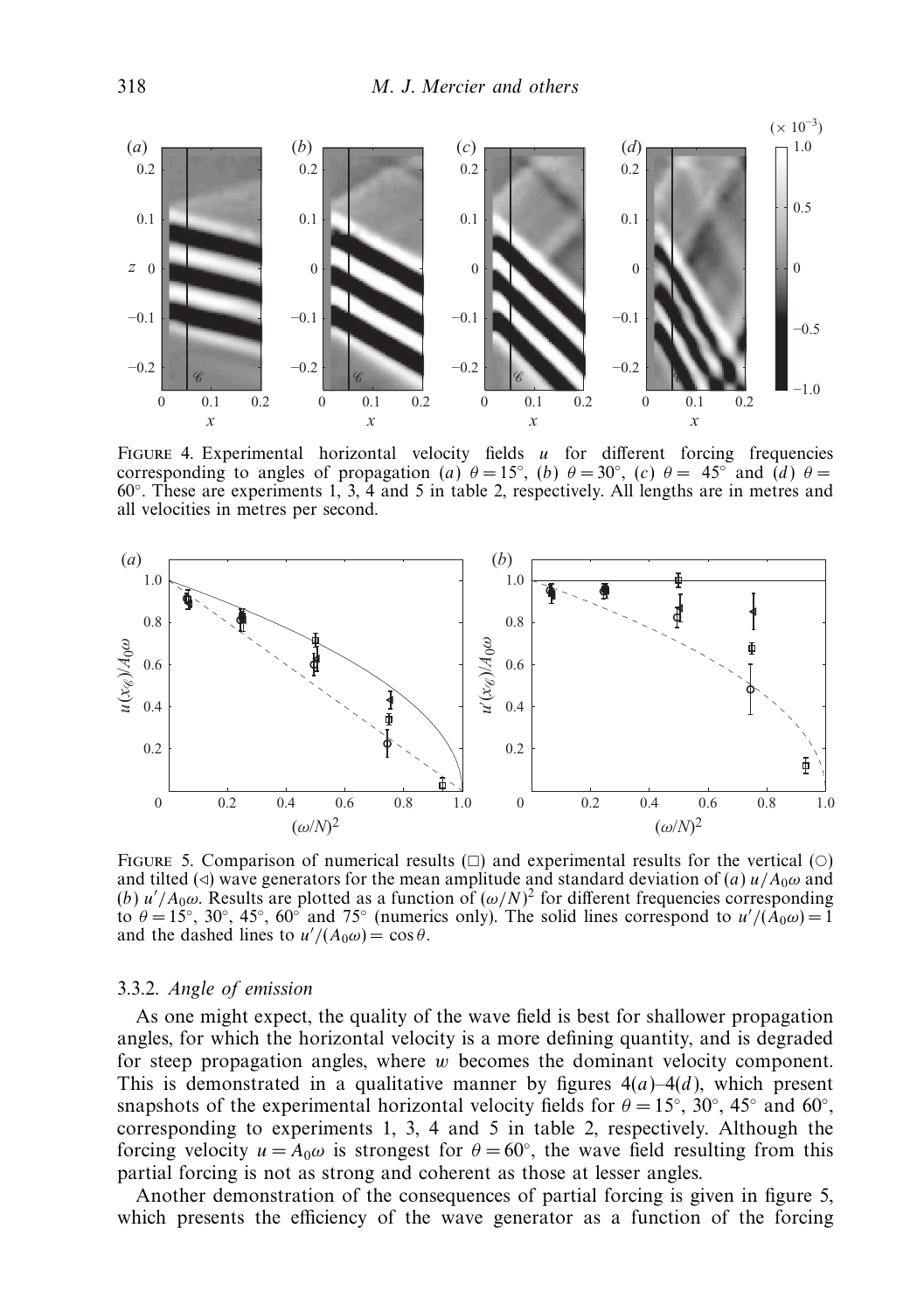frequency for experiments and numerics. The efficiency is defined as the magnitude of the horizontal velocity component u (figure  $5a$ ) or the velocity in the direction of wave propagation  $u'$  (figure 5b), averaged over the central 0.1 m of the cut  $\mathscr C$  across the wave field, compared with the forced horizontal velocity  $A_0\omega$ . For complete forcing, one expects the ratio  $u/A_0\omega$  to be equal to 1, whereas a smaller value indicates a less efficient mechanism. The results show that both  $u/A_0\omega$  and  $u'/A_0\omega$  decrease with increasing  $\omega/N$ . A simple physical argument for the decay of the response with the propagation angle could be that the generator provides an initial amount of kinetic energy that is redistributed by the flow into both horizontal and vertical motions. If all the energy is appropriately distributed, we expect  $u' = A_0 \omega$ , and thus  $u = A_0 \omega \cos \theta = A_0 \omega \sqrt{1 - (\omega/N)^2}$ , represented by the solid lines in both figures 5(*a*) and 5(*b*). Below  $(\omega/N)^2 = 0.5$  the experiments and numerics follow this trend quite closely, but then depart from it significantly for higher frequency ratios. Also plotted as the dashed lines in figure 5 is the relation  $u' = A_0 \omega \cos \theta$ , implying  $u'/A_0 \omega = \sqrt{1 - \omega^2/N^2}$  and  $u/A_0 \omega = 1 - \omega^2/N^2$ , which does a reasonable job of capturing the trend of the results, especially at higher frequency ratios. This relation implies that the energy associated with the motion of the plates along the direction of propagation is primarily responsible for setting the strength of the wave field.

Finally, we analyse the evolution of the wave field with increasing angle by computing  $\beta_d$ . For these experiments, the Fourier analysis in § 3.1 predicts  $\beta_d = 0.97$ , independent of the angle of emission. Although the numerical values concur with this prediction, with  $\beta_d > 0.99$  for all angles, we obtain values of 0.99 for  $\theta = 15^\circ$ , 0.98 for  $\theta = 30^\circ$  and 45° and 0.93 for  $\theta = 60^\circ$  for the experiments. One possible reason for this decrease in efficiency is the finite-amplitude lateral displacement of the plates of the generator, which could partially block the propagation of steeper waves; this is not taken into account in the numerics. Another possible reason is that at higher frequency of forcing the Reynolds number for the oscillating plates is larger, increasing the likelihood of more complex dynamics near the oscillating plates and thereby weakening their coupling with wave generation. These issues are raised again in § 3.3.5.

Overall, the results in this section and the previous section reveal that partial (horizontal) forcing by a vertically standing generator works well for  $\theta \leq 45^{\circ}$ . This gives the user the freedom to perform experiments over a range of angles without having to reorient the generator. For larger angles, however, it would seem prudent to use a generator with its perpendicular axis tilted towards the direction of propagation. This was confirmed by a series of experiments similar to cases 1 and 3–5 in table 2, but with the generator tilted at  $15°$  to the vertical; these results are also included in figure 5. For angles smaller than  $45^\circ$ , there is almost no difference in the efficiency of the generator, but we found that the 60◦ wave field produced by the tilted generator was noticeably stronger and more coherent than that produced by the vertically standing generator.

#### 3.3.3. Finite extent

The Fourier analysis in § 3.1 predicts that a consequence of a generator inevitably being of finite vertical extent is the production of undesirable waves that propagate in the vertical direction opposite to the principal wave field. This can be seen in both the numerical and experimental wave fields in figures 3 and 4, which contain a weak, upward-propagating wave field in addition to the principal downward-propagating wave field. Experiments were therefore performed for  $W/\lambda_e = 1$ , 2 and 3 to investigate how the strength of the undesirable wave field was influenced by the vertical restriction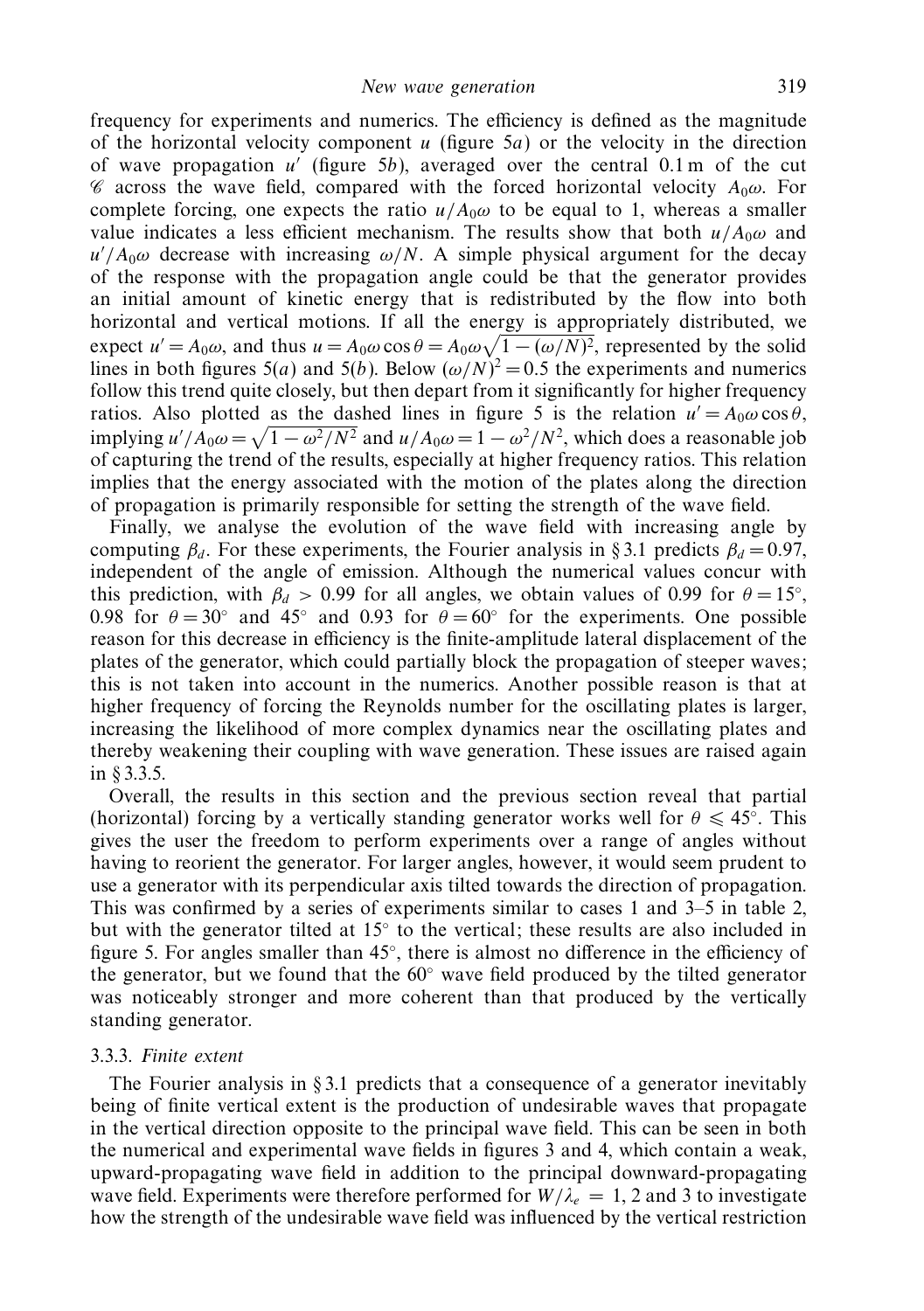

FIGURE 6. Horizontal velocity fields for  $(a)$  experiment and  $(b)$  simulation for experiment 1 in table 2. (c) Vertical profiles along the cut  $\mathscr C$  located at  $x_{\mathscr C} = 0.05$  m for the experiment (---) and the simulation (——). All lengths are in metres and all velocities in metres per second.

of the forcing and to determine how well this was predicted by simple Fourier analysis. Except for varying  $W/\lambda_e$  and having  $\theta = 15^\circ$ , the configuration was the same as in the previous subsection. The experiments are listed as experiments 1, 7 and 8 in table 2.

A direct comparison of experimental and numerical horizontal velocity fields for  $W/\lambda_e = 3$  is presented in figure 6, which demonstrates very good agreement between the two, providing confirmation that our numerical approach can reliably model the horizontal forcing provided by the plates. The profiles presented in figure  $6(c)$ , obtained at the vertical cuts indicated in figures  $6(a)$  and  $6(b)$ , have only one small, but noticeable, difference: slightly higher peaks at either end of the experimental velocity profile. A similar level of agreement was obtained for the vertical velocity profile.

The normalized experimental spatial Fourier spectra  $Q_u$  ( $x_{\mathscr{C}}$ ,  $k_z$ ) at  $x_{\mathscr{C}} = 0.05$  m and the normalized theoretical spectra  $Q_u(0, k_z)$  are presented in figure 7. A standout feature of the results is that the theoretical Fourier transform does a remarkably good job of predicting the spectrum of the experimental wave field. For  $W/\lambda_e = 1$ , the spectrum is broadly centred around the expected vertical wavenumber  $k_e = 79.9 \,\text{m}^{-1}$ , and this principal peak becomes increasingly sharp for  $W/\lambda_e = 2$  and 3. This evolution is quantified by the half-width  $\delta k$ , defined as the width of the principal spectral peak at half the peak amplitude, the values of which are listed in table 3 for the three different configurations.

Another notable feature of the spectra is that the strength of the upwardpropagating wave field  $(k_z < 0)$  significantly decreases with increasing  $W/\lambda_e$ . Computing the parameter  $\beta_d$  for experimental and numerical cases 1, 7 and 8 of table 2 quantifies this trend. As seen in table 3, 98 % of the energy propagates in the desired direction for  $W/\lambda_e \ge 2$ . Furthermore, we computed  $\delta k/k_e$  and  $\beta_d$  for cases 4, 9 and 10 of table 2, and the results presented in table 3 show that the influence of the width is more significant than the influence of the angle of emission.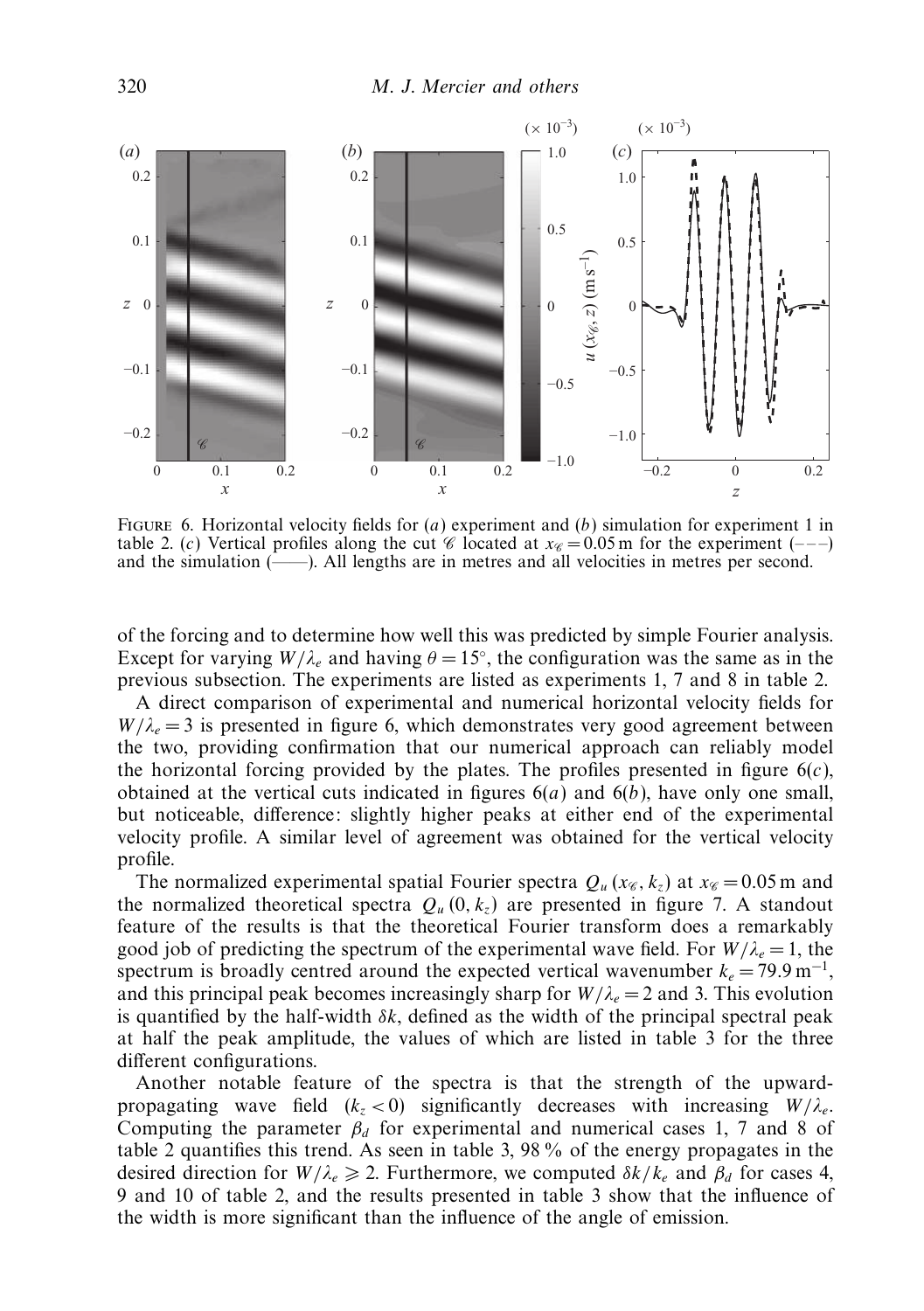

FIGURE 7. Comparison between spatial spectra  $Q_u(x, k_z)$  computed from the experiments  $(--)$  at station  $x_{\mathscr{C}} = 0.05$  m and the theoretical expression  $(--)$  computed from (3.4) on the boundary  $x = 0$ , for  $W = \lambda_e$  (top),  $W = 2\lambda_e$  (middle) and  $W = 3\lambda_e$  (bottom).

#### 3.3.4. Discretization

To study the impact of spatially discretized, rather than continuous, forcing, experiments were performed for  $W/\lambda_e = 3$  with  $M = 4$  and  $M = 12$ , these being experiments 12 and 1 respectively in table 2. For comparison, corresponding numerical simulations were also performed for these two configurations, as well as for the idealized case  $M \to \infty$ , which is listed as experiment 11 in table 2 and corresponds to forcing discretized on the scale of the grid resolution in the numerical simulations.

Snapshots of the experimental and numerical wave fields for  $M = 4$  are presented in figures  $8(a)$  and  $8(b)$ , respectively, while figure  $8(c)$  presents vertical cuts of the horizontal velocity field at  $x_{\mathscr{C}} = 0.05$  m for these two data sets. Even for this coarse discretization, there is still a remarkably smooth and periodic wave field that looks little different from that obtained using  $M = 12$  (see figure 6). And once again there is good agreement between experiment and numerics, with the slight exception of the outer edges of the profile where the numerical peaks are of a little larger amplitude.

Although the cross-section of the emitted downward-propagating, nominally plane wave looks reasonable, the discretization induces more of an undesired upwardpropagating wave, which can clearly be seen in figures  $8(a)$  and  $8(b)$ . Fourier spectra for experiments, numerics and theory corresponding to  $M = 4$ , 12 and  $\infty$  are presented in figure 9, and as predicted by (3.4), the strength of the negative wavenumbers noticeably increases with decreasing M. Most notably, for  $M = 4$  (corresponding to  $\ell = 19.6$  mm) the discretization introduces a peak around  $k_z = -235 \ (\pm 4) \text{ m}^{-1}$ , which is strongest in the theoretical spectrum but nevertheless evident in the experimental and numerical spectra. By analogy with the theory of optical gratings, this value is in good agreement with the canonical formula  $2\pi/\lambda_e - 2\pi/\ell = -241 \text{ m}^{-1}$ , which can also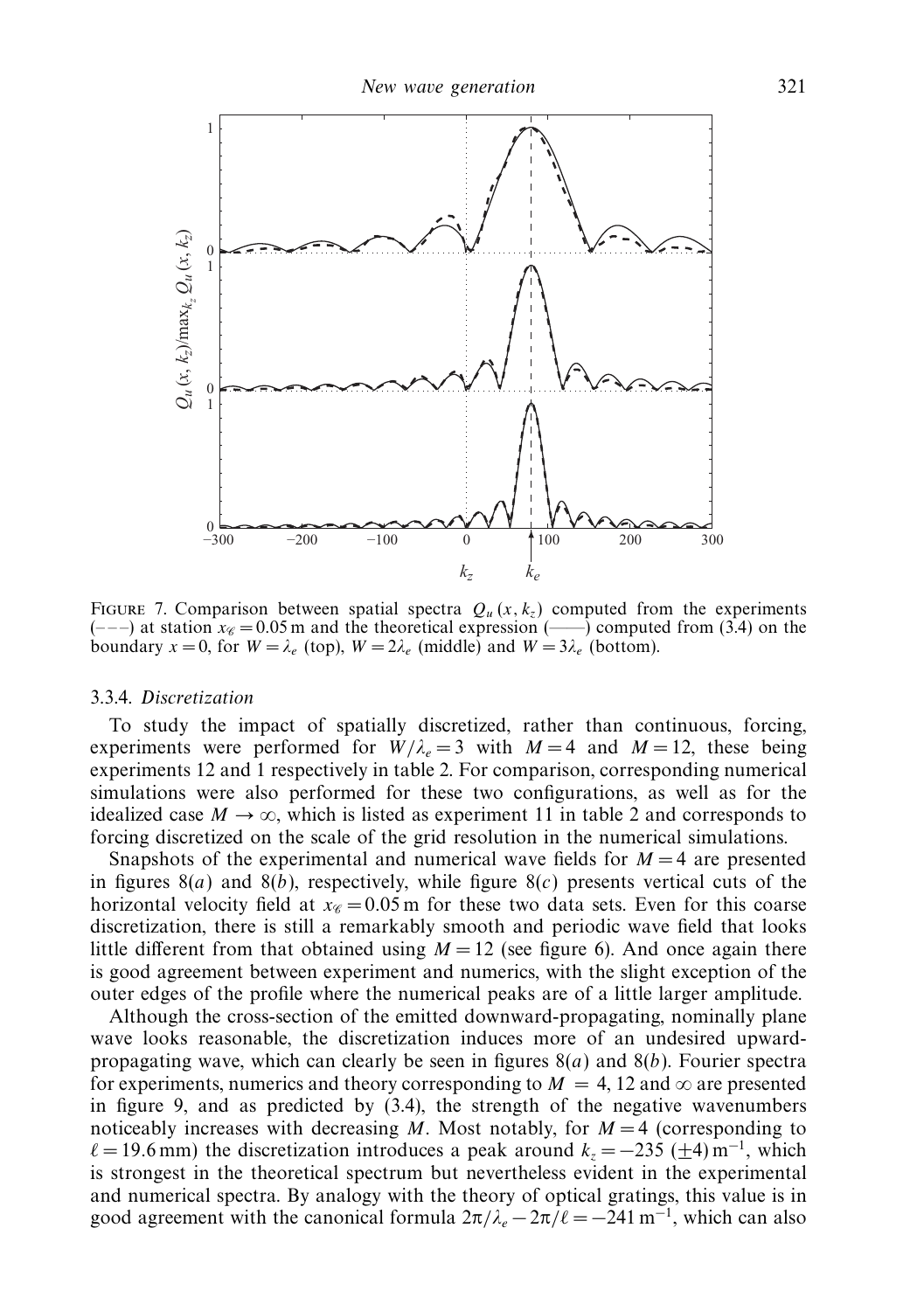|               | $\delta k/k_e$ (15°) |                                                                                                                 | $\beta_d$ (15°) |      | $\delta k/k_e$ (45°) |      |      | $\beta_d$ (45°) |      |      |      |      |
|---------------|----------------------|-----------------------------------------------------------------------------------------------------------------|-----------------|------|----------------------|------|------|-----------------|------|------|------|------|
| $W/\lambda_e$ |                      | Numerics Experiments Theory Numerics Experiments Theory Numerics Experiments Theory Numerics Experiments Theory |                 |      |                      |      |      |                 |      |      |      |      |
|               | 1.67                 | 1.11                                                                                                            | 1.21            | 0.97 | 0.94                 | 0.94 | 1.31 | 1.08            | 1.21 | 0.97 | 0.92 | 0.94 |
|               | 0.58                 | 0.57                                                                                                            | 0.60            | 0.99 | 0.97                 | 0.96 | 0.61 | 0.58            | 0.60 | 0.99 | 0.96 | 0.96 |
|               | 0.37                 | 0.39                                                                                                            | 0.40            | 0.99 | 0.99                 | 0.97 | 0.40 | 0.39            | 0.40 | 0.99 | 0.98 | 0.97 |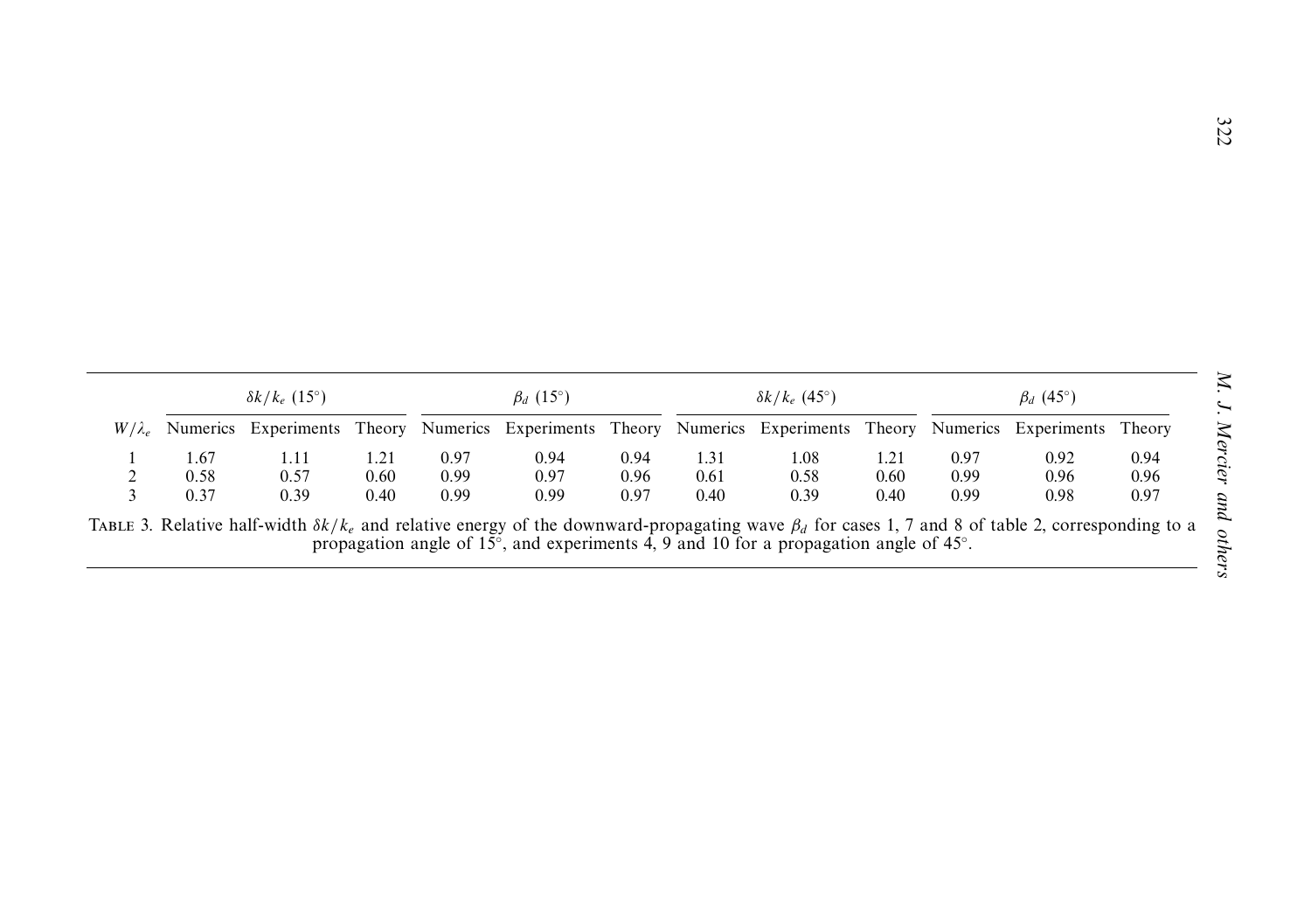

FIGURE 8. Horizontal velocity fields for (a) experiment and (b) simulation for case 12 in table 2 with  $M = 4$ . (c) Vertical profiles along the cut  $\mathcal{C}$  located at  $x_{\mathcal{C}} = 0.05$  m for the experiment (---) and the simulation (——). All lengths are in metres and all velocities in metres per second.



FIGURE 9. Comparison between spatial spectra  $Q_u(x, k_z)$  computed from the experiments (O) and numerical simulations ( $\rightarrow$  -----) at station  $x_{\ell} = 0.05$  m and the theoretical expression ( $\rightarrow$ ) computed from (3.4) on the boundary  $x = 0$ , for  $M = 4$  (top),  $M = 12$  (middle) and  $M = \infty$ (bottom).

be inferred from (3.4) when  $\ell \ll \lambda_e$ . For all three cases the principal peak remains sharp, with  $\delta k/k_e = 0.42$ . The value of  $\beta_d$  is 0.96 when  $M = 4$ , so a vast majority of the energy is still in the downward-propagating wave field.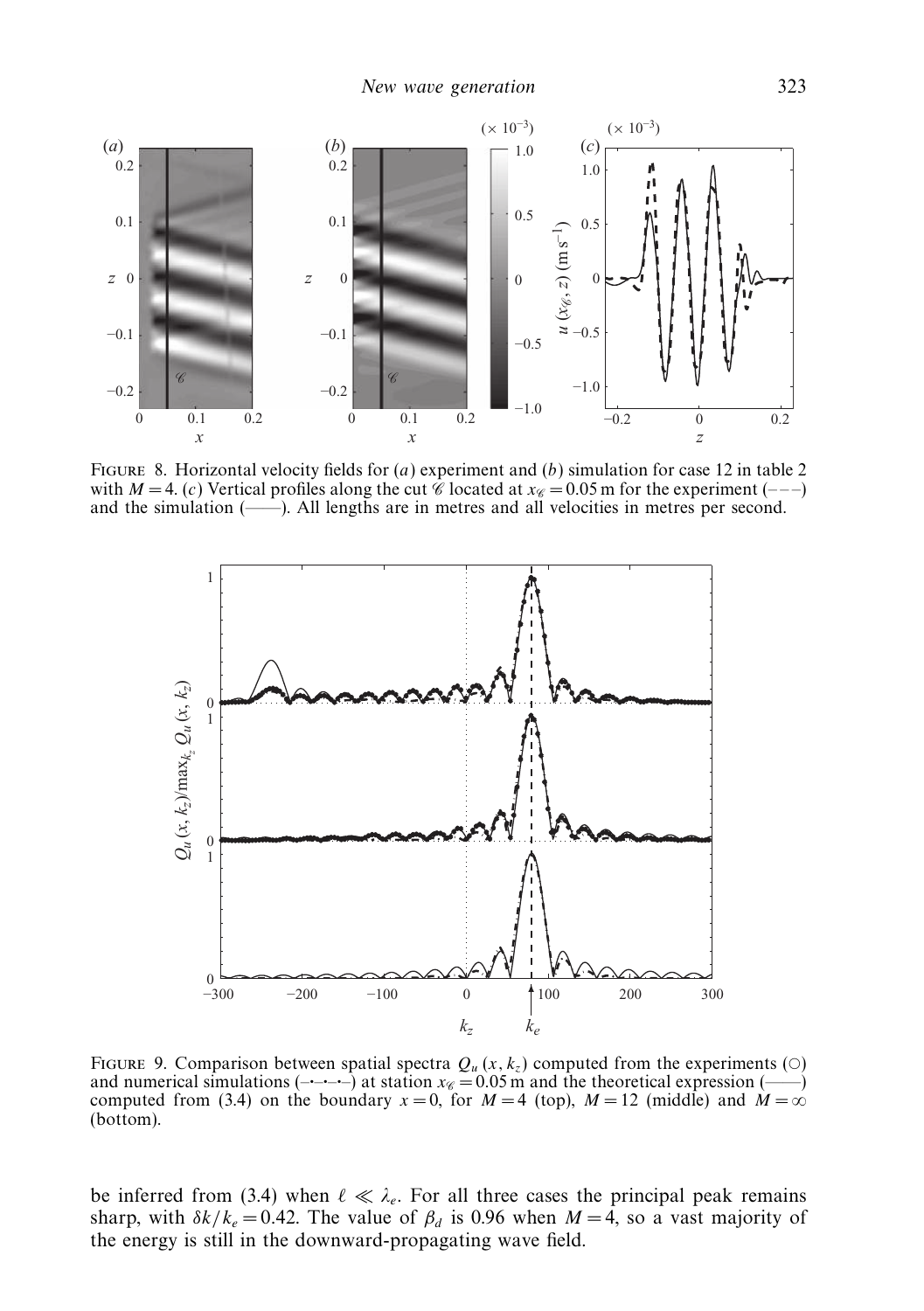

Figure 10. Vertically averaged temporal Fourier spectra of horizontal velocity normalized by their maximum amplitude. The data were obtained from cuts at  $x_{\mathscr{C}} = 0.075$  m for (a)  $A_0 = 0.005$  m and (b)  $A_0 = 0.035$  m, for experiments (---) and numerics (----).

## 3.3.5. Amplitude

All the results presented thus far have been for  $A_0 = 5.0$  mm. To investigate the impact of a significantly larger amplitude of forcing on the quality of the radiated wave field, we performed a series of experiments with the same parameters as experiments 1, 3 and 4, with the exception of  $A_0 = 35.0$  mm; they are listed as experiments 13–15 in table 2.

We found that the qualitative level of agreement between experiment and numerics for snapshots of the wave field was comparable to that presented in figures  $6(a)$  and  $6(b)$ . When a more quantitative comparison is made, however, some consequences of the higher-amplitude forcing become apparent. For example, for vertical cuts located at  $x_{\infty} = 0.075$  m the amplitude of the horizontal velocity component in the experiments was  $4.4 \pm 0.9$  mm s<sup>-1</sup>, compared with  $5.50 \pm 0.25$  mm s<sup>-1</sup> in the numerical simulations. We also note that although the forcing amplitude was increased by a factor of 7, in the experiments the wave amplitudes only increased by a factor of around 5. We must indicate that we had to make these, and later, comparisons, for a vertical cross-section further away from the generator than in our previous studies because the much larger-amplitude motion of the plates created a more intense wave field very close to the generator, where it was not possible to get reliable experimental data.

Figure 10 presents vertically averaged temporal spectra of the horizontal velocity for the cuts at  $x_{\mathscr{C}} = 0.075$  m, for both small- and large-amplitude forcing. The numerical data, being at somewhat higher temporal resolution, have a lower noise level than the experimental data. Both experimental and numerical spectra display the same qualitative change; the large-amplitude forcing introduces more significant higherharmonic content into the wave field.

The normalized spatial spectra of the wave field for frequencies corresponding to  $\theta = 15^\circ$ , 30° and 45° are presented for both small- and large-amplitude forcing in figure 11. The angle of emission does not seem to significantly impact the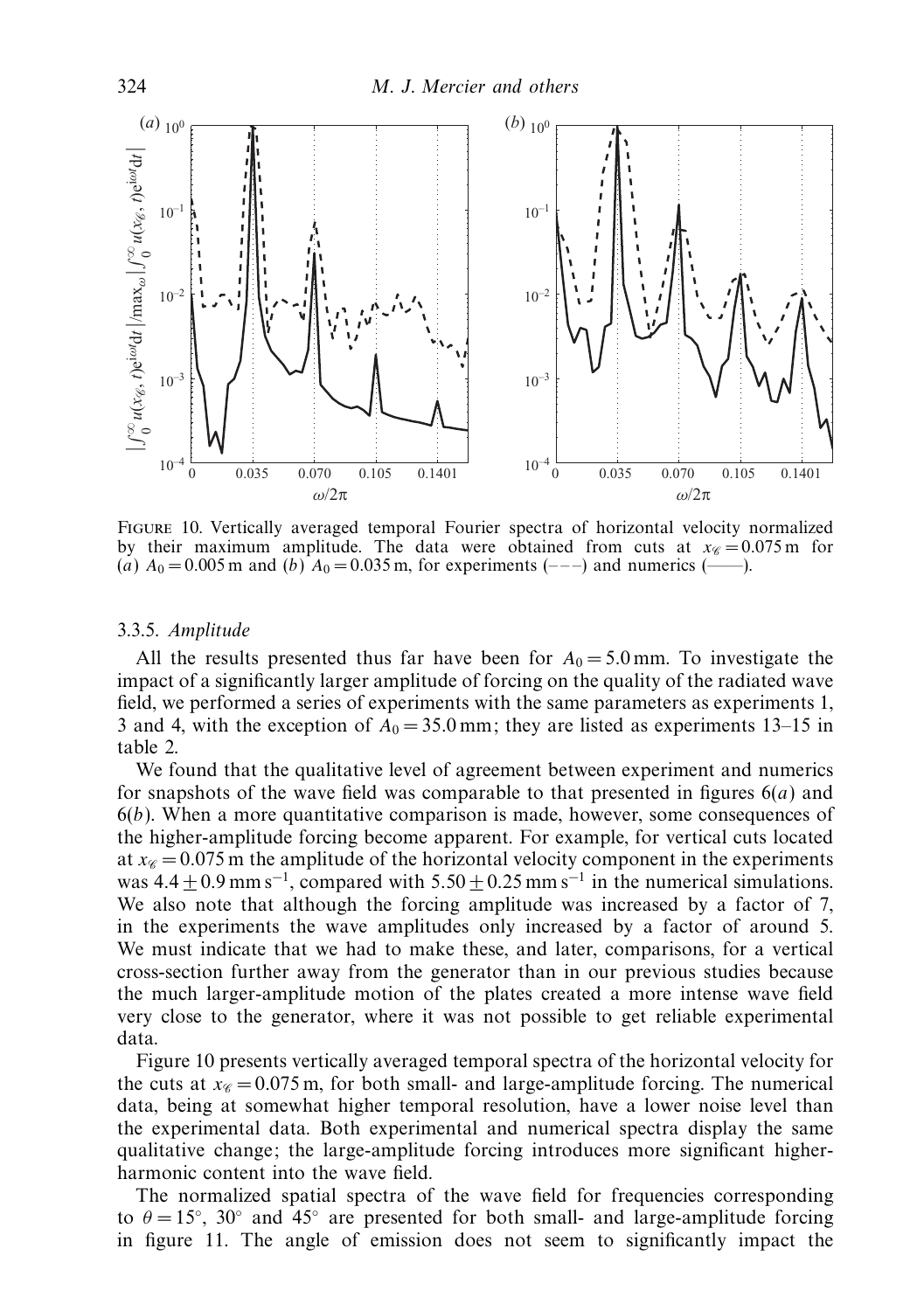

FIGURE 11. Comparison between spatial spectra  $Q_u(x, k_z)$  computed from the experiments with  $A_0 = 0.035$  m ( $\times$ ) and  $A_0 = 0.005$  m (---) at station  $x_{\mathscr{C}} = 0.075$  m and the theoretical expression (——) computed from (3.4) on the boundary  $x=0$ , for  $\theta=45^\circ$  (top),  $\theta=30^\circ$ (middle) and  $\theta = 15^{\circ}$  (bottom).

quality of the wave field for the small-amplitude forcing, but this is not so for the larger-amplitude forcing, for which we find that  $\beta_d$  decreases from 0.97 to 0.94 for  $\theta = 15^{\circ}$  and 30°, respectively (although  $\delta k / k_e = 0.38$  remains constant). For  $\theta = 45^{\circ}$ and  $A_0 = 35.0$  mm, the generator no longer generates a clean plane wave, the main peak being centred around 41.5 m<sup>-1</sup> and  $\beta_d = 0.80$ . The cause of this breakdown is not easy to discern. One hypothesis is that breakdown occurs at criticality, when the angle of wave propagation exceeds the maximum slope angle of the face of the generator,  $\theta_m = (\pi/2) - \arctan(2\pi A_0/\lambda_e)$ . The reason is not as simple as this, however, since  $\theta_m = 20^\circ$  for the experiments with  $A_0 = 35.0$  mm, and yet the generator is still an efficient source of plane waves for  $\theta = 30^\circ$ . Other factors such as the nonlinear coupling between the plates and the wave field, as characterized by the Reynolds number of the plate motion, would also seem to play a role.

## 3.4. Summary

Through a systematic series of experiments, listed in table 2, we can draw several conclusions about the ability of the novel wave generator to generate plane waves. We find that the spatial Fourier transform of the profile of the wave generator can reasonably predict a priori the spectrum of the radiated wave field. If more comprehensive resources are available, a numerical simulation with boundary forcing applied at  $x = 0$  can reliably reproduce the emitted wave field for small-amplitude forcing. As one might expect, the spectrum of the wave field becomes increasingly sharp about the dominant wavelength and thus more akin to a plane wave, as the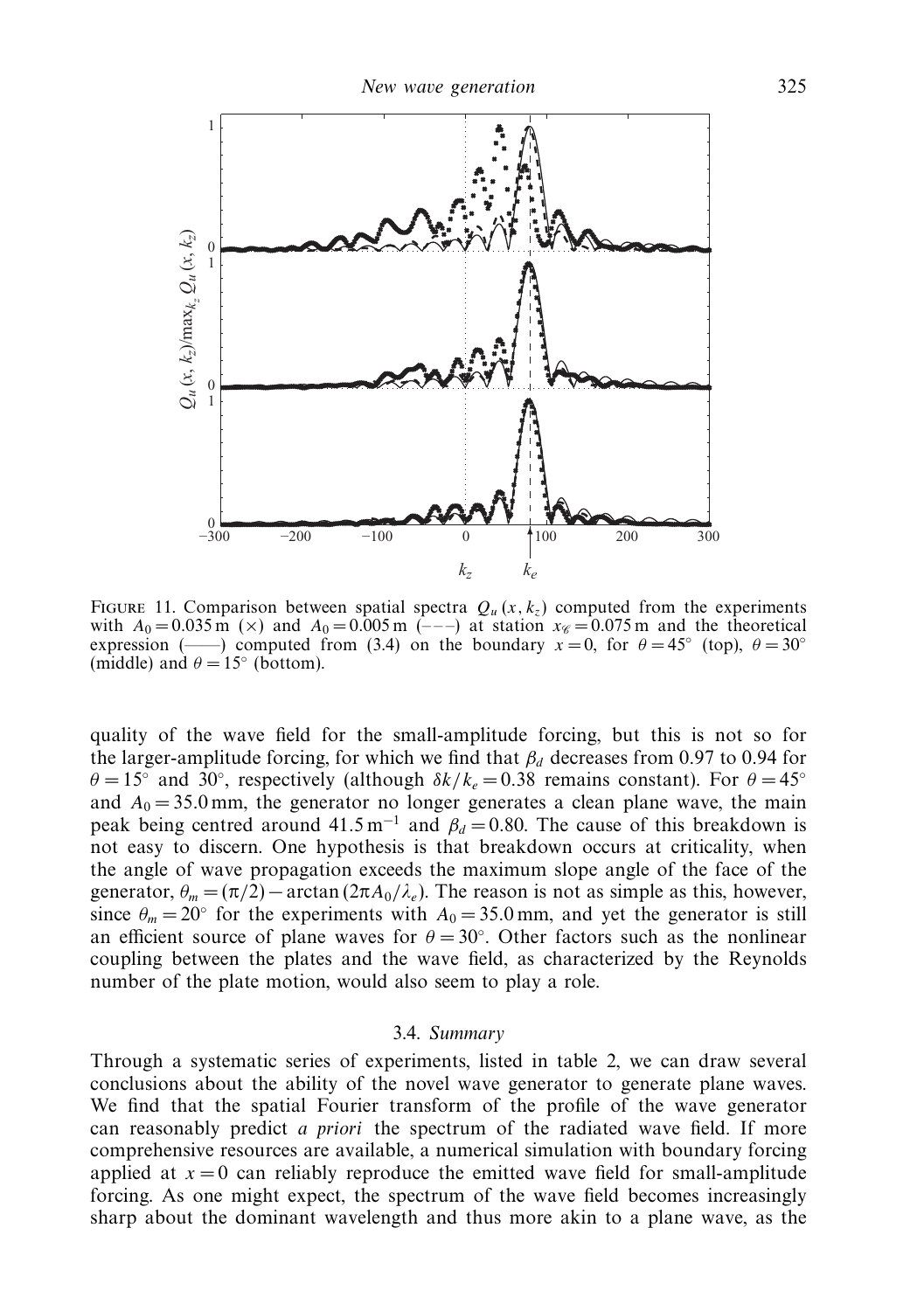number of wavelengths excited increases, and even a very crude spatial discretization of the desired wave form produces a remarkably smooth and coherent wave field. For large-amplitude forcing, the main impact is an increase of the harmonic content of the wave field. Overall, we conclude that a vertically standing wave generator produces a radiated wave field of high quality provided  $\theta \leq 45^\circ$ .

## 4. Wave beams

Wave beams are a common feature of internal wave fields in both laboratory experiments (Peacock & Tabei 2005; Gostiaux & Dauxois 2007) and geophysical settings (Lam, Maas  $\&$  Gerkema 2004; Martin *et al.* 2006), since they are readily generated by periodic flow relative to an obstacle, be it a cylinder or an ocean ridge, for example. We choose to investigate the so-called Thomas–Stevenson profile (Thomas & Stevenson 1972), a viscous self-similar solution of  $(2.1)$  that can be considered as the far-field limit of the viscous solution of an elliptic cylinder oscillating in a stratified fluid (Hurley & Keady 1997). It has been shown that this profile describes oceanographically relevant internal wave beams far from their generation site at the continental shelf (Gostiaux  $\&$  Dauxois 2007); after their reflection at the bottom of the ocean, such wave beams are thought to be the cause of solitons generated at the thermocline (for instance, see Gerkema 2001; New & Da Silva 2002).

#### 4.1. Analysis

Consider a downward-propagating, right-going beam at angle  $\theta \in [0, \pi/2]$  with respect to the horizontal, here  $\theta$  being defined to be positive in a clockwise sense. Let  $\xi = x \cos \theta - z \sin \theta + l$  and  $\eta = x \sin \theta + z \cos \theta$  be the coordinates parallel and transverse to the wave beam, respectively, with l corresponding to the distance from the point source to the origin of the Cartesian frame at the centre of the active region of the generator. At leading order, the parallel and transverse velocity components and buoyancy fields of the Thomas–Stevenson profile are

$$
u'(\xi, \eta, t) = u_0 \left(\frac{\xi N^2 \sin \theta}{g}\right)^{-2/3} \text{Re}\left\{\int_0^\infty k \exp(-k^3) \exp\left(ik\alpha \frac{\eta}{\xi^{1/3}} - i\omega t\right) dk\right\},\tag{4.1a}
$$

$$
v'(\xi, \eta, t) = u_0 \left(\frac{\xi N^2 \sin \theta}{g} \xi \alpha^{3/2}\right)^{-2/3} \operatorname{Re} \left\{-i \int_0^\infty k^3 \exp(-k^3) \exp\left(ik\alpha \frac{\eta}{\xi^{1/3}} - i\omega t\right) dk\right\}
$$
(4.1b)

and

$$
b(\xi, \eta, t) = Nu_0 \left(\frac{\xi N^2 \sin \theta}{g}\right)^{-2/3} \text{Re}\left\{-i \int_0^\infty k \exp(-k^3) \exp\left(ik\alpha \frac{\eta}{\xi^{1/3}} - i\omega t\right) dk\right\},\tag{4.1c}
$$

where  $u_0$  is the amplitude of the horizontal velocity and  $\alpha = (2N \cos \theta / v)^{1/3}$ .

In principle, to most accurately reproduce (4.1) one should tilt the generator and configure the profile of the forcing plates to match the transverse profile of the Thomas–Stevenson beam. As stated earlier, however, we consider a vertically standing wave generator, since one will typically want to investigate several wave beam angles in an experiment, and reconfiguring the system for each angle is impractical. Thus we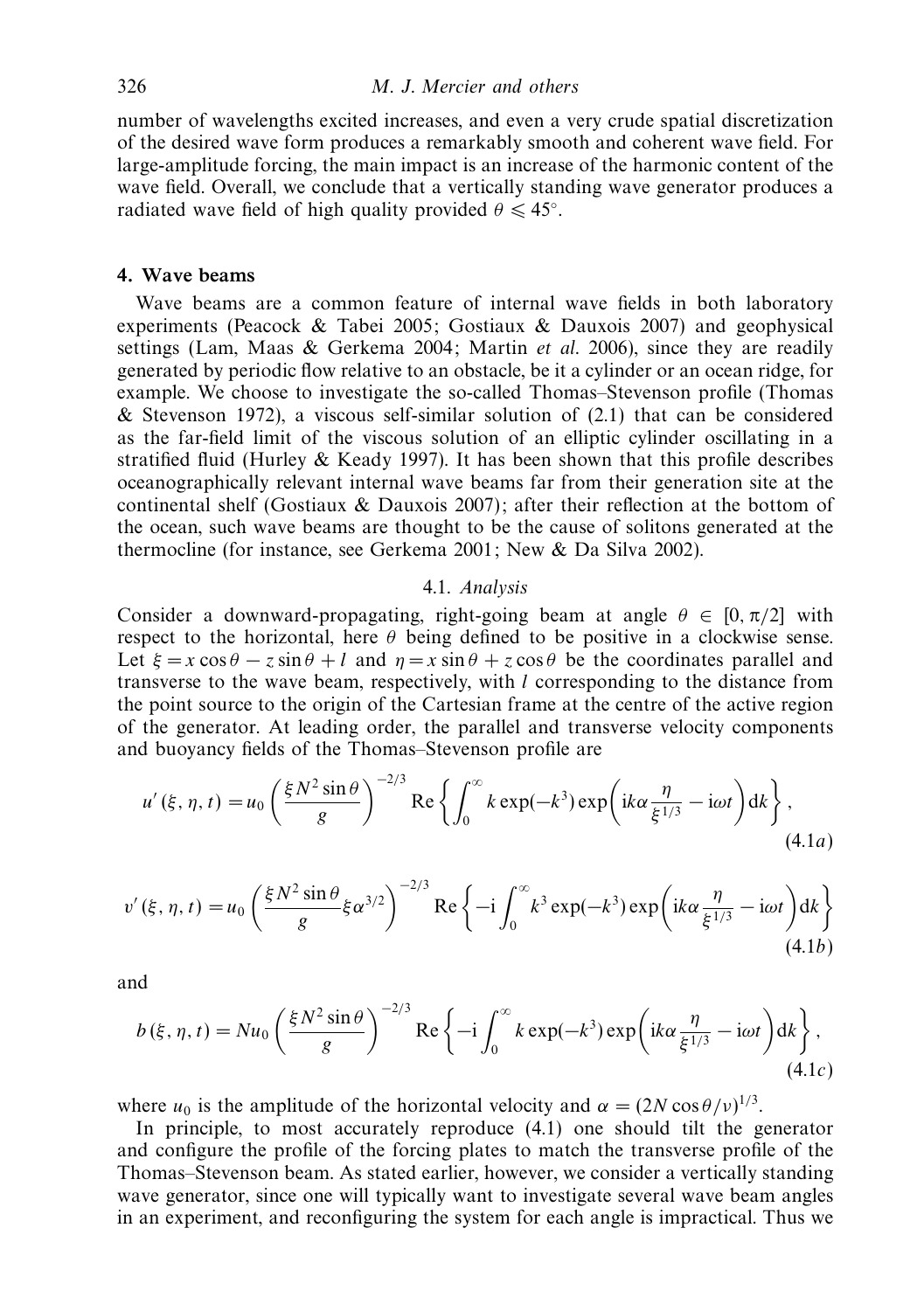

FIGURE 12. Buoyancy field  $b(x, z, t)$  for a 14 $\degree$  Thomas–Stevenson beam. The lines are the transverse cuts used in figure 13 to compare with the model.  $(a)$  Experimental and (b) numerical buoyancy fields are in radians per second squared.

seek to reproduce the profile (4.1) by using only the longitudinal velocity profile (4.1a), instead of the true horizontal velocity profile, to prescribe the forcing at  $x = 0$ , i.e.

$$
u(0, z, t) = u'(l, z, t).
$$
 (4.2)

This is an approximation of the exact solution, which will become increasingly valid with decreasing  $\theta$ . For a given viscosity, stratification and forcing frequency that determine  $\alpha$ , (4.2) sets effective values for the parameters  $\ell$  and  $u_0$  in (4.1).

# 4.2. Configuration

The experiments were performed using the ENS Lyon generator (see table 1) with a background stratification  $N = 0.82$  rad s<sup>-1</sup> and forcing frequencies  $\omega = 0.20$ , 0.44 and 0.58 rad s<sup>-1</sup>, corresponding to propagation angles of 14°, 32° and 44° respectively. The arrangement used 21 plates to discretize the profile at  $x = 0$ , 13 of which covered the 9 cm active region. On the basis of the results of § 3.3.4, this level of discretization is expected to be sufficient to resolve the structure of the wave beam. The configuration of the cams (amplitude and evolution of the phase) is depicted in figure 2, with the maximum amplitude of oscillation being 10 mm.

Experimental visualizations were performed using the synthetic schlieren method, which gives direct measurements of the gradient of the buoyancy field. For the following study, we integrate these data and compare the measured buoyancy field with the analytical model  $(4.1c)$  and numerical results. For these simulations, the numerical domain was 0.80 m long and 0.60–1.01 m high, with a vertical resolution  $\Delta z = 0.79$  mm. The forcing on the boundary was discretized on the scale of the numerical grid.

## 4.3. Results

A direct comparison between experimental and numerical buoyancy fields for  $\theta = 14°$ is presented in figure 12. There is close qualitative agreement between the two, and it is notable that there is no visible sign of any upward-propagating beam coming from the generator, owing to the highly resolved, smooth boundary conditions that were used. For a vertical cut at  $x_{\mathscr{C}} = 0.05$  m of the vertical component of the density gradient,  $\partial_z b$ , we find that  $\beta_d = 0.98$  for the experiments and  $\beta_d = 0.99$  for the numerics. We note that the maximum values of  $\partial_z b$  are around 2% of the background stratification, and so the wave field can reasonably be considered linear. Analysis of temporal spectra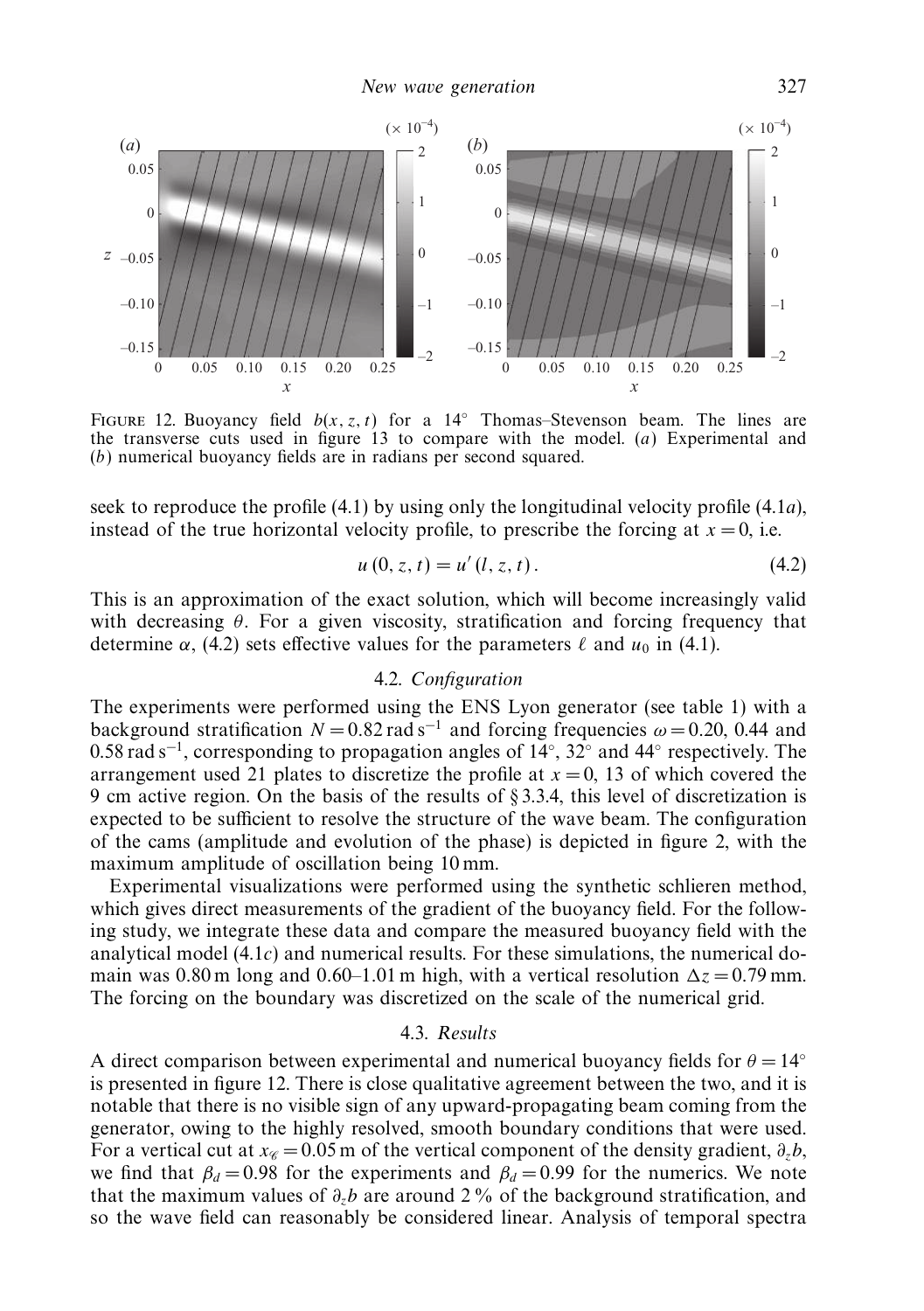

FIGURE 13. Real parts of the normalized transverse profiles  $b/b_m$  as defined in (4.3) for (a) experiments and (b) numerical simulations as a function of  $\alpha \eta/\xi^{1/3}$  for the case  $\theta = 14^{\circ}$ . The asterisks correspond to the different cuts in figure 12, and the dashed line corresponds to the analytical solution in (4.3).

confirmed that harmonics were at least one order of magnitude smaller than the fundamental signal.

For a more quantitative comparison with the self-similar solution of Thomas– Stevenson, we investigate the buoyancy field extracted along the cuts indicated in figures  $12(a)$  and  $12(b)$ . Specifically, we consider the normalized transverse profiles:

$$
\frac{b(\eta/\xi^{1/3})}{b_m(\xi)} = \frac{\int_0^\infty k \exp(-k^3 + ik\alpha \eta/\xi^{1/3}) \, \mathrm{d}k}{\int_0^\infty k \exp(-k^3) \, \mathrm{d}k},\tag{4.3}
$$

where

$$
b_m(\xi) = \max_{\eta} b(\xi, \eta, 0) = Nu_0 \left( \frac{\xi N^2 \sin \theta}{g} \right)^{-2/3} \int_0^{\infty} k \exp(-k^3) dk \tag{4.4}
$$

is the maximum amplitude of the buoyancy perturbation  $(4.1c)$  along a transverse cut, which lies at the centre of the beam  $(\eta = 0)$ . The results are presented in figures 13(*a*) and  $13(b)$ , where it can be seen that both the experimental and numerical results evolved spatially in a self-similar manner, with only small differences compared with the analytical model.

We also confirmed the ability of the generator to produce waves beams for some steeper angles, by performing experiments for  $\theta = 32°$  and 44°. Comparisons with the analytical solution revealed the same level of agreement as for the  $\theta = 14°$  wave beam. The wave generator still emitted a beam in only one direction, and the experimental values of  $\beta_d$  were 0.99(8) for  $\theta = 32^\circ$  and 0.99(8) for  $\theta = 44^\circ$ , with no discernible change in the value of  $\beta_d$  for the numerical simulations.

## 4.4. Summary

On the basis of this study, we conclude that the novel wave generator is capable of producing a wave beam structure of a desired form, which demands excitation of a prescribed Fourier spectrum. We have demonstrated this for the example of the Thomas–Stevenson profile and speculate that although it is not necessary, perhaps even closer agreement with theory can be obtained using a tilted generator.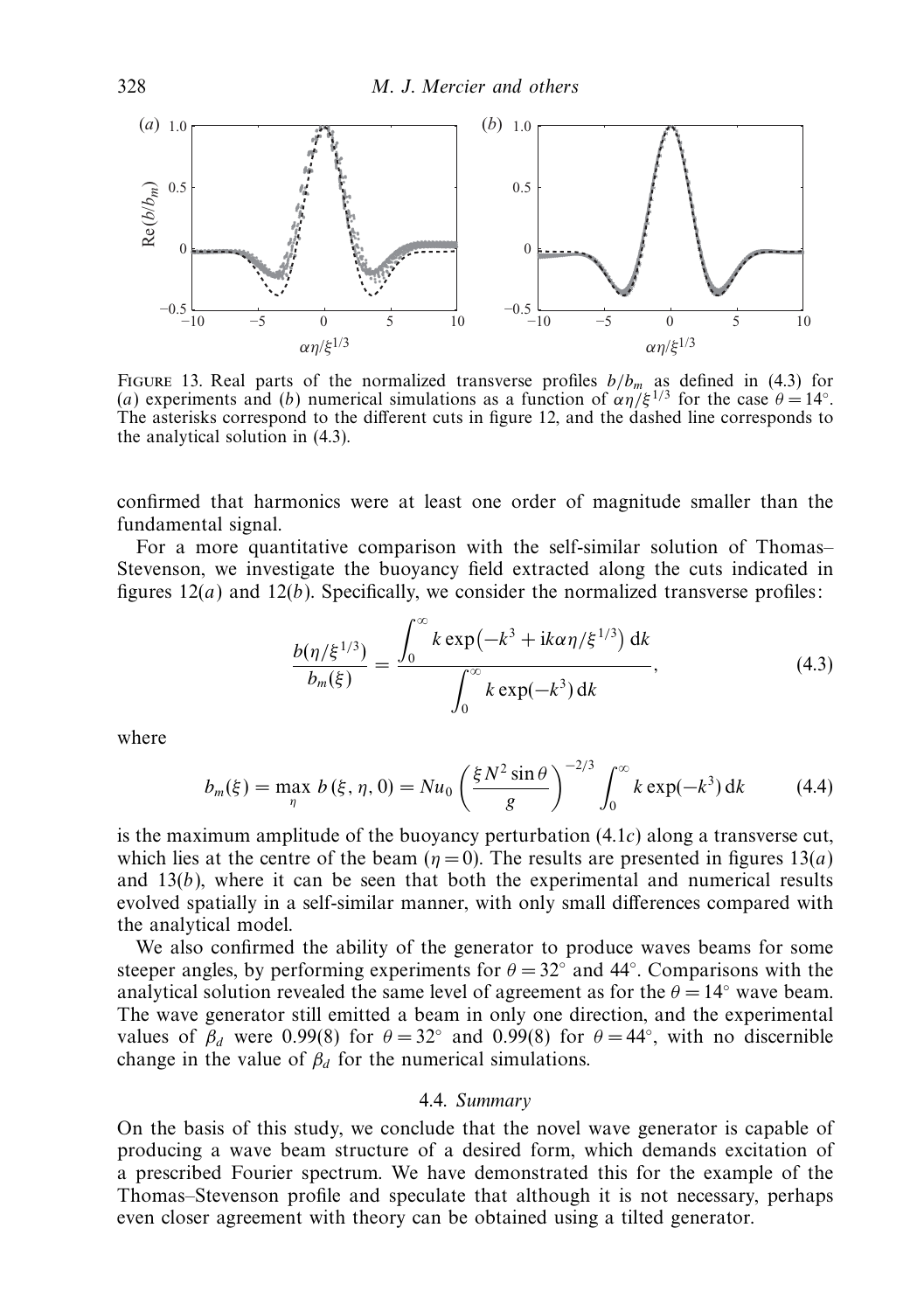## 5. Vertical modes

Vertical internal wave modes play an important role in our current understanding of internal tides in the ocean (Garrett & Kunze 2007). To date, however, there has been little progress in producing high-quality vertical modes in laboratory experiments. Thorpe (1968) generated a mode 1 disturbance by oscillating a flap hinged about a horizontal axis at mid-depth, and Nicolaou, Liu & Stevenson (1993) produced low modes in an essentially two-layer system with a thermocline, but neither of these approaches can readily produce arbitrary modes in an arbitrary stratification. Generalized forcing of a spectrum of vertical modes was obtained by Echeverri et al. (2009), who used an oscillating Gaussian topography to generate an internal wave field and developed a robust algorithm for extracting modal amplitudes from experimental data. Here, we demonstrate the ability of the novel wave generator to reliably produce arbitrary internal wave modes.

## 5.1. Analysis

For a stratified fluid of constant N, the horizontal velocity field associated with the nth vertical mode of frequency  $\omega$  propagating from left to right is

$$
u_n(x, z, t) = \text{Re}\left[u_0 \cos\left(\frac{n\pi z}{H}\right) \exp\left(i\frac{n\pi}{H\cot\theta}x - i\omega t\right)\right],\tag{5.1}
$$

where  $u_0$  is a complex amplitude that sets both magnitude and phase; *n* is a positive integer;  $z = 0$  and  $z = H$  are the bottom and top boundaries, respectively; and  $\theta$  is the first-quadrant angle that satisfies the dispersion relation (1.1). Note that  $\theta$  does not specify the direction of energy propagation for a vertical mode and plays a part only in setting the horizontal wavenumber (Gill 1982).

The idealized boundary forcing of the horizontal velocity at  $x = 0$  to excite the *n*th vertical mode is

$$
u(0, z, t) = a \cos\left(\frac{n\pi z}{H}\right) \cos(\omega t),\tag{5.2}
$$

where  $a$  is an arbitrary amplitude. To analyse the quality of the wave field generated by this forcing, instead of Fourier transforms one uses modal analysis, which is equivalent to Fourier series in a constant stratification. The horizontal velocity component of the resulting wave field can be written as

$$
u(x, z, t) = \sum_{n=1}^{n=\infty} a_n \cos\left(\frac{n\pi z}{H}\right) \cos\left(\frac{n\pi x}{H \cot\theta} - \omega t + \phi_n\right),\tag{5.3}
$$

where  $a_n$  and  $\phi_n$  are the strength and the phase of the *n*th mode respectively. Similar results exist for other physical variables, including vertical velocity and buoyancy fields.

From a practical point of view, one decomposes the experimentally generated wave field at a fixed x-location into the vertical basis modes using the numerical algorithm described and implemented in Echeverri *et al.* (2009). The modal decomposition is then performed at several other x-locations, and the variations in  $a_n$  and  $\phi_n$  across various x-locations give an estimate of the experimental errors in the results. One can reliably correct for viscous dissipation of the modes, if need be, by introducing in (5.3) a multiplicative term of the type  $e^{-f_n x}$ , with

$$
f_n = \frac{\nu n^3}{2\omega} \left(\frac{\pi}{H}\right)^2 \left[\frac{N^2}{N^2 - \omega^2}\right]^2 \tag{5.4}
$$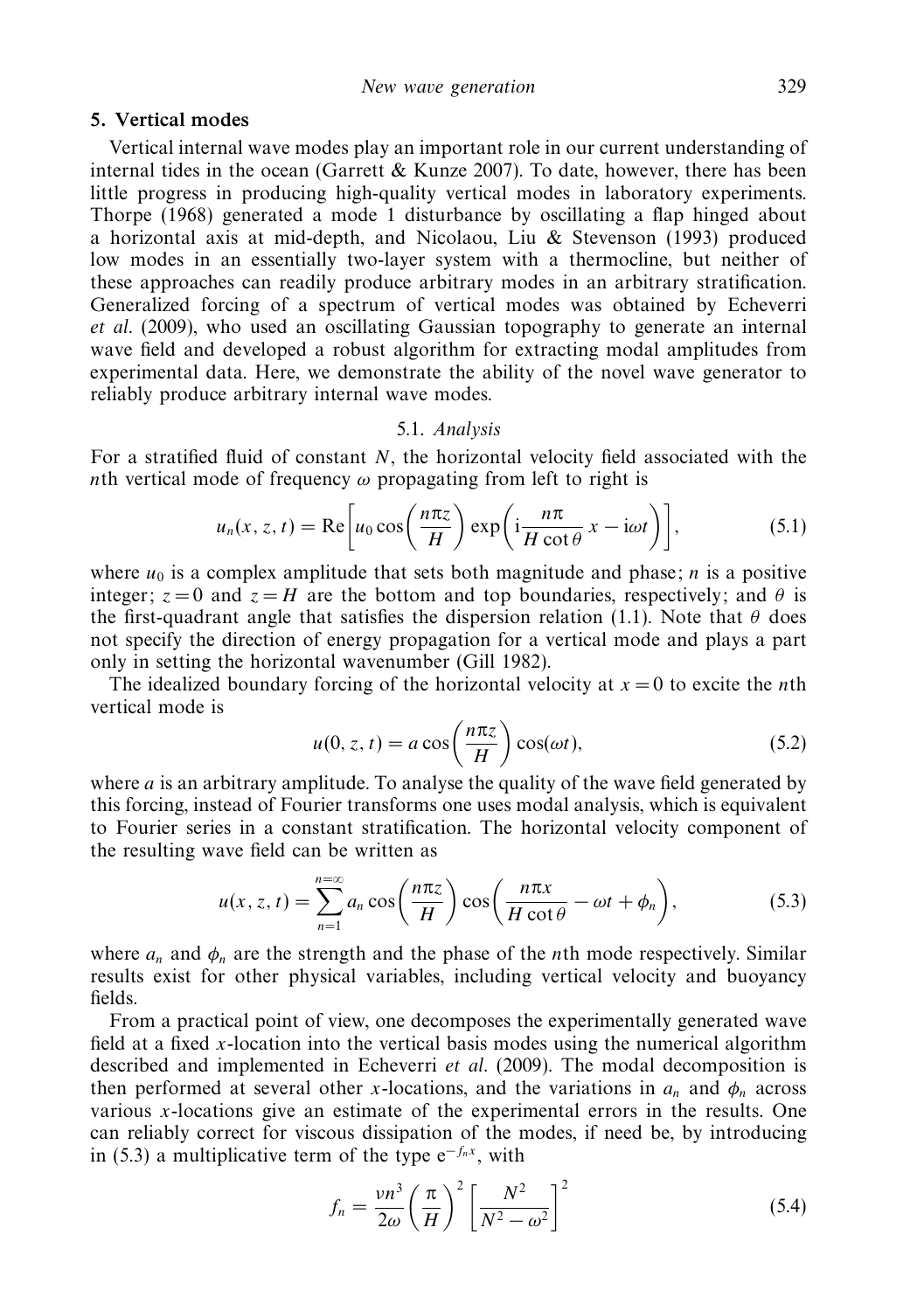being the spatial damping rate (Thorpe 1968; Echeverri et al. 2009). In our experiments,  $f_n$  is very small (roughly  $10^{-4}$  m<sup>-1</sup> for mode 1 and  $10^{-3}$  m<sup>-1</sup> for mode 2), and hence viscous dissipation can be neglected.

The discretization results for plane waves in § 3.3.4 suggest that there could be limitations on the ability to resolve a vertical mode owing to the discretization of the wave generator. By computing the modal decomposition of the discrete plate arrangement, we find that provided at least  $3n$  equispaced plates are used to represent the nth mode, more than 95 % of the boundary forcing is contained in the nth mode. Ensuring good quality of the generated wave field also requires one to account for the approximation that the boundary forcing of horizontal velocity occurs at a fixed  $x$ -location even though the plates are actually moving. For this approximation to hold, the ratio of the maximum amplitude of oscillations of the plates to the horizontal wavelength corresponding to the *n*th mode should be much smaller than unity, i.e.  $nA_0/(2H \cot \theta) \ll 1$ . Provided these two conditions are satisfied, a high-quality wave field is to be expected.

#### 5.2. Configuration

The MIT facility was used for the experiments with  $N_p = 64$  of the total 82 plates (see table 1). Individual vertical modes were produced by configuring  $N_p$  plates of the wave generator to reproduce  $(5.2)$ . The amplitude of oscillation of the *j*th plate centred at vertical position  $z_i = j\ell/2$  of mode n was  $A(z_i) = A_0 \cos(n\pi z_i/H)$ , with  $\ell$  being the plate thickness (see figure 2 for more details of the configuration). Experiments were performed for modes 1 and 2. The spatial resolution of the forcing, relative to the vertical wavelength of the mode being forced, was 1/64 in both experiments. The fluid depth was  $H = 0.416$  m; the maximum amplitude of oscillation was  $A_0 = 2.5$  mm; and the stratification was  $N \approx 0.85$  rad s<sup>-1</sup>. Visualization of the wave field was performed using the PIV technique. Using this arrangement it was possible to observe the wave field in a horizontal domain 45 cm wide and covering the full depth of the tank. No corresponding numerical simulations were performed in this case.

# 5.3. Results

We present detailed results for mode 1 and mode 2 wave fields with  $\theta = 45^{\circ}$ , for which the horizontal wavelengths excited were  $k_x = 7.55 \,\mathrm{m}^{-1}$  and  $k_x = 15.1 \,\mathrm{m}^{-1}$ , respectively. Snapshots of the wave fields obtained in the vicinity of the generator are presented in figure 14. One can clearly see the characteristic structure of a single vortex that covers the entire vertical domain for mode 1 (figure  $14a$ ), whereas for mode 2 the structure comprises stacked pairs of counter-rotating vortices (figure 14b).

Modal decomposition of the experimental wave fields was performed at 81 xlocations in the regions bounded by the vertical dashed lines in figures  $14(a)$  and  $14(b)$ , and the results are presented in figure 15. Since the maximum values of both u and w were the same for these  $\theta = 45^\circ$  wave fields, reliable values of  $a_n$  and  $\phi_n$  were obtained from both components of the velocity field. The two wave fields were clearly dominated by their mode number, with by far the largest detectable amplitude being for modes 1 and 2 in the two respective experiments and with very little variability across the experimental domain, emphasizing the weak impact of viscosity in these experiments. We also observed very little variability in the phase of the dominant mode across the visualization window, implying that the wave fields were highly spatially coherent. Since energy flux scales as  $a_n^2/n$  (Echeverri *et al.* 2009) over 98.8% of the energy was in the desired mode in each experiment. The efficiency of conversion, defined as  $a_n/A\omega$ , was 0.89 and 0.78 for the two experiments. The insets in figure 15 present the vertically averaged temporal Fourier spectrum of u. These are dominated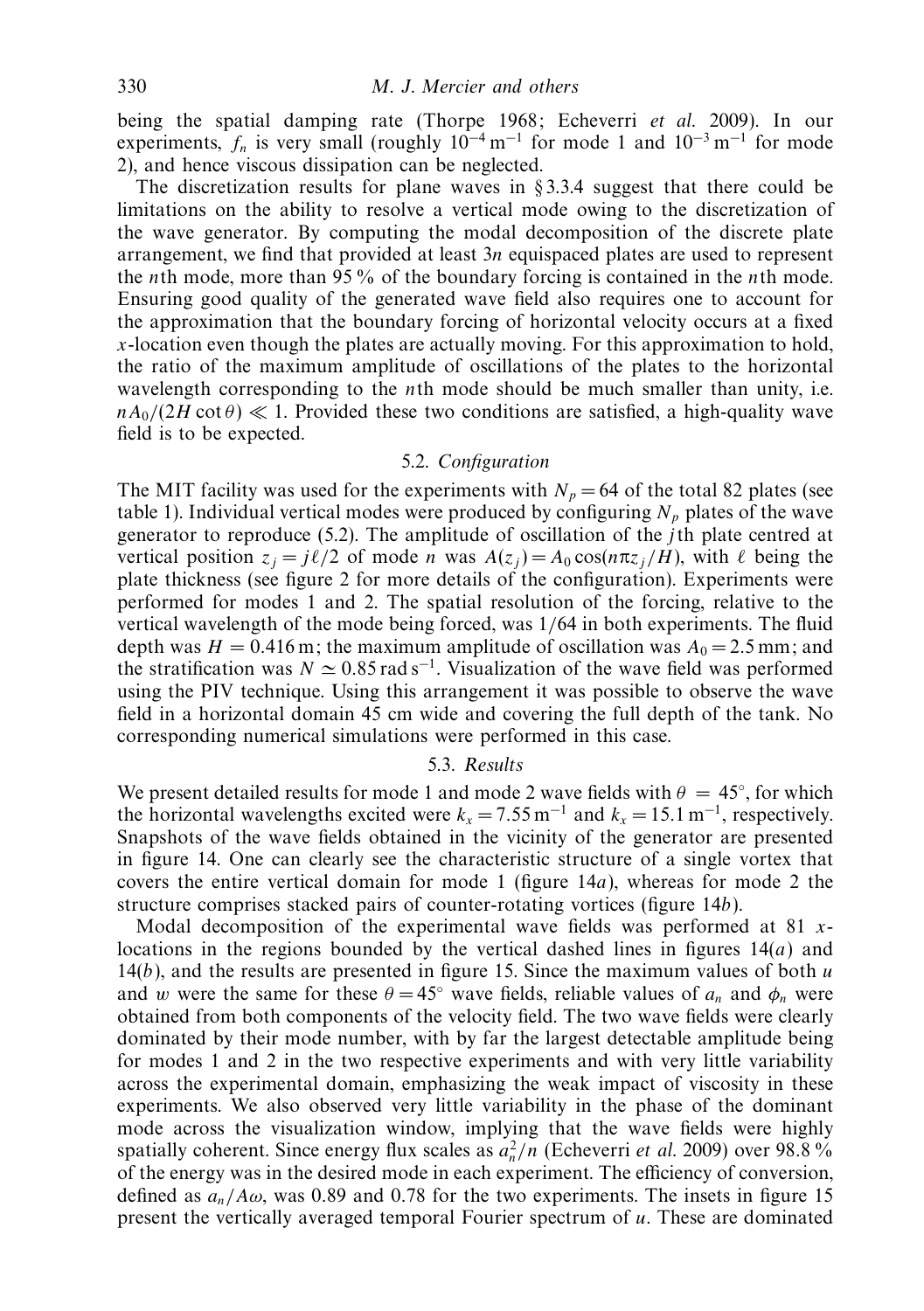

FIGURE 14. Snapshots of experimental velocity fields for  $(a)$  mode 1 and  $(b)$  mode 2. The location of the wave generator is  $x = 0$ , and the vertical dashed lines bound the domain over which modal decomposition is performed. The  $x$  and  $z$  coordinates are in metres, and the greyscale is the velocity magnitude in metres per second. The arrows indicate local velocity direction.



FIGURE 15. Modal decompositions of the wave fields presented in  $(a)$  figure 14 $(a)$  and  $(b)$  figure 14 $(b)$ . The error bars are the standard deviation of modal amplitude for the 81 vertical cross-sections studied between the dashed lines in figure 14. The insets show the vertically averaged absolute value of the temporal Fourier spectra of u at (a)  $x = 10$  cm and (*b*)  $x = 5$  cm.

by the fundamental frequency, demonstrating that very little higher-harmonic content was generated by nonlinearity.

## 5.4. Summary

Overall, these experiments reveal that the novel wave generator is capable of producing very high-quality radiating vertical modes in a linear stratification. For smaller angles (i.e. lower frequencies),  $\theta = 15^{\circ}$  for example, we found that the wave field took longer horizontal distances to evolve into established modal solutions, presumably because of the longer horizontal wavelengths of the modes. For higher frequencies,  $\theta = 60^\circ$  for example, we observed high-quality modal solutions within our visualization window, but with a small variation in the dominant modal strength for mode 2, possibly due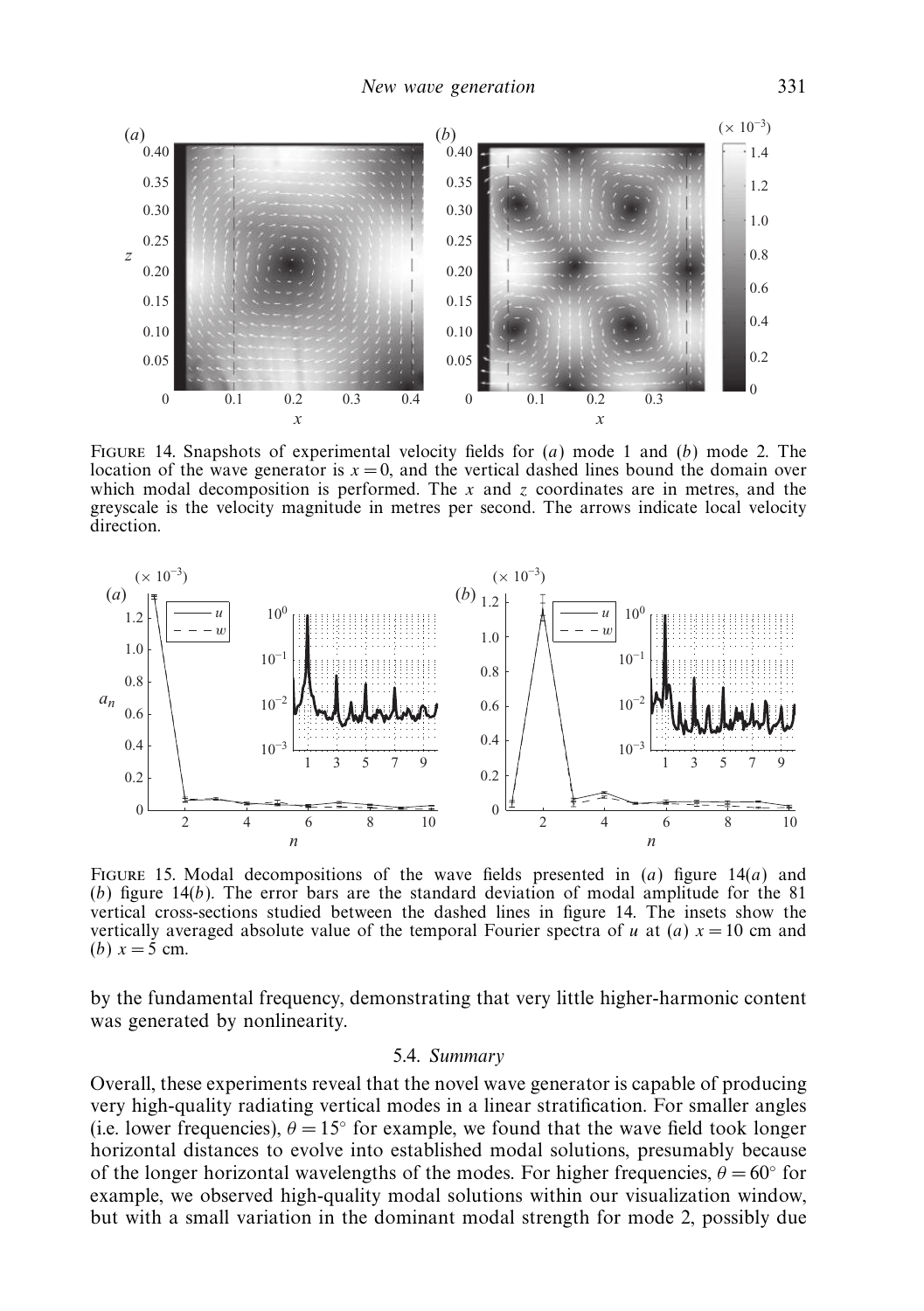to nonlinear effects. For higher angles, therefore, it would seem prudent to decrease the maximum amplitude of oscillations and/or reduce the stratification N (allowing for lower forcing frequency) in an effort to produce as clean a wave field as possible. In principle, this approach can be extended to experiments with nonlinear density stratifications, provided the stratification is known a priori so that the generator can be configured for the appropriate vertical structure of the horizontal velocity field.

# 6. Conclusions

Through combined experimental, numerical and theoretical studies we have demonstrated that the novel type of internal wave generator, comprising a series of stacked, offset plates, can reliably shape the spatial structure of an experimental internal wave field and enforce wave propagation. This approach is similar in spirit to multiple-paddle techniques that have been developed for generating surface waves (see Naito 2006, for instance). We have demonstrated the ability of the generator to produce three qualitatively different types of wave field: plane waves, wave beams and vertical modes. This new technology therefore provides a very useful tool to study all manner of internal wave scenarios in the laboratory, in order to gain insight into geophysically important problems. Furthermore, our studies reveal that the Fourier transform of the spatial profile of the wave generator provides a reasonably accurate prediction of the form of the emitted wave field, making it a useful tool when designing experiments.

There are numerous examples of where this newfound capability can now be utilized. For example, observations at several locations, in particular in the Bay of Biscay (New & Pingree 1990; New & Da Silva 2002), have determined that an internal tidal beam striking the thermocline is responsible for the generation of solitons. A full understanding of the generation mechanism is yet to be achieved, however, and laboratory experiments using the Thomas–Stevenson beam profile impinging on a thermocline could provide significant insight into the topic. Indeed, the interaction of wave beams with nonlinear features in the density stratification is of widespread interest (Mathur & Peacock 2009), since it is also relevant to how and where atmospheric internal waves break and deposit their momentum (Nault & Sutherland 2007). In regard to ocean mixing problems, an open issue is to determine the fate of the internal tide which, among other things, can be scattered by topography (Ray  $\&$ Mitchum 1997; Johnston & Merrifield 2003). The ability to directly generate vertical modes provides a new capability to study these important processes in controlled settings. Other interesting avenues for research are the generation of shear waves (McEwan & Baines 1974) and extensions to three-dimensional wave fields, which could be achieved by introducing some horizontal spatial structure (in the y-direction) to the leading edge of the moving plates.

We thank D. Le Tourneau, M. Moulin and A. Gallant for technical help and Robert Smith and Ian Curtis for their creative input. This work has been partially supported by the ANR grant PIWO (ANR-08-BLAN-0113-01), MIT–France programme, NSF grant 0645529 and ONR grant N00014-09-0282.

## **REFERENCES**

Aguilar, D. A. & Sutherland, B. R. 2006 Internal wave generation from rough topography. Phys. Fluids 18, 066603.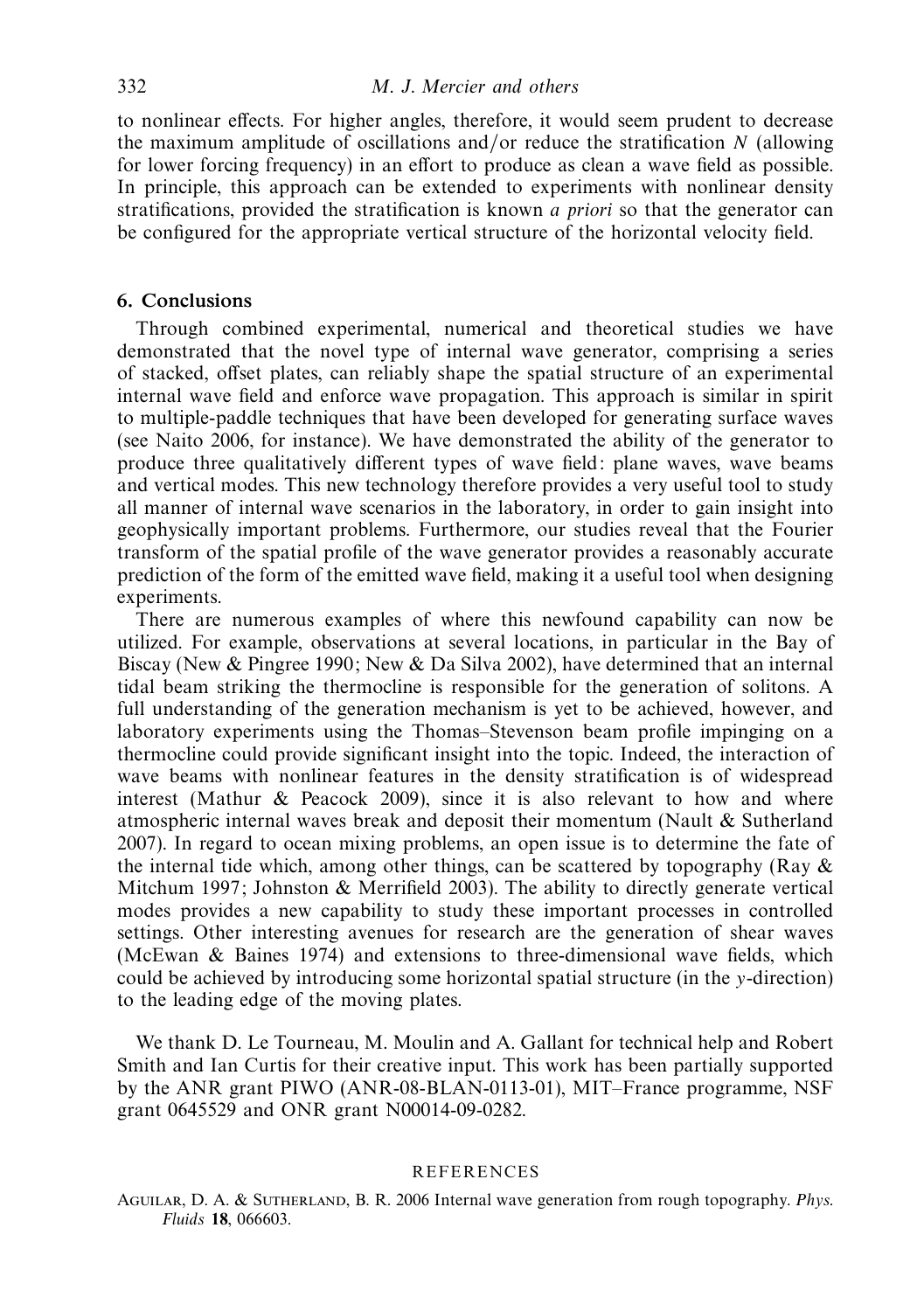- Alexander, M. J., Richter, J. H. & Sutherland, B. R. 2006 Generation and trapping of gravity waves from convection with comparison to parameterization. J. Atmos. Sci. 63, 2963–2977.
- Baines, P. G. & Hoinka, K. P. 1985 Stratified flow over two-dimensional topography in fluid of infinite depth: a laboratory simulation. J. Atmos. Sci. 42, 1614–1630.
- BELL, T. H. 1975 Lee waves in stratified flows with simple harmonic time dependence. J. Fluid Mech. 67, 705–722.
- DALZIEL, S. B., HUGHES, G. O. & SUTHERLAND, B. R. 2000 Whole-field density measurements by 'synthetic schlieren'. Exp. Fluids 28, 322–335.
- DAUXOIS, T. & YOUNG, W. R. 1999 Near-critical reflection of internal waves. J. Fluid Mech. 390, 271–295.
- Delisi, D. P. & Orlanski, I. 1975 On the role of density jumps in the reflection and breaking of internal gravity waves. J. Fluid Mech. 69, 445–464.
- Echeverri, P., Flynn, M. R., Peacock, T. & Winters, K. B. 2009 Low-mode internal tide generation by topography: an experimental and numerical investigation. J. Fluid Mech. 636, 91–108.
- Ermanyuk, E. V. & Gavrilov, N. V. 2008 On internal waves generated by large-amplitude circular and rectilinear oscillations of a circular cylinder in a uniformly stratified fluid. J. Fluid Mech. 613, 329–356.
- Fincham, A. & Delerce, G. 2000 Advanced optimization of correlation imaging velocimetry algorithms. Exp. Fluids 29, S1.
- GARRETT, C. & KUNZE, E. 2007 Internal tide generation in the deep ocean. Annu. Rev. Fluid Mech. 39, 57–87.
- Gavrilov, N. V. & Ermanyuk, E. V. 1996 Internal waves generated by circular translational motion of a cylinder in a linearly stratified fluid. J. Appl. Mech. Tech. Phys. 38, 224–227.
- Gerkema, T. 2001 Internal and interfacial tides: beam scattering and local generation of solitary waves. J. Mar. Res. 59, 227–255.
- GILBERT, N. 1988 Transition von der laminaren in die turbulente Kanalströmung. PhD thesis, DFVLR Institut für Strömungsmechanik, Göttingen, Germany.
- GILL, A. E. 1982 Atmosphere–Ocean Dynamics. Academic.
- GOSTIAUX, L. 2006 Etude expérimentale des ondes de gravité internes en présence de topographie. émission, propagation, réflexion. PhD thesis, École Normale Supérieure, Lyon, France.
- Gostiaux, L. & Dauxois, T. 2007 Laboratory experiments on the generation of internal tidal beams over steep slopes. Phys. Fluids 19, 028102.
- GOSTIAUX, L., DIDELLE, H., MERCIER, S. & DAUXOIS, T. 2007 A novel internal wave generator. Exp. Fluids 42, 123–130.
- HURLEY, D. G. & KEADY, G. 1997 The generation of internal waves by vibrating elliptic cylinders. Part 2. Approximate viscous solution. J. Fluid Mech. 351, 119–138.
- Ivey, G. N., Winters, K. B. & De Silva, I. P. D. 2000 Turbulent mixing in a sloping benthic boundary layer energized by internal waves. J. Fluid Mech. 418, 59–76.
- JOHNSTON, T. M. S. & MERRIFIELD, M. A. 2003 Internal tide scattering at seamounts, ridges and islands. J. Geophys. Res. 108 (C6), 3180.
- Kleiser, L. & Schumann, U. 1980 Treatment of incompressibility and boundary conditions in 3-D numerical spectral simulations of plane channel flows. In Proceedings of Third GAMM Conference on Numerical Methods in Fluid Mechanics (ed. E. H. Hirschel), pp. 165–173. Vieweg.
- Kleiser, L. & Schumann, U. 1984 Spectral simulations of the laminar–turbulent transition process in plane poiseuille flow. In Spectral Methods for Partial Differential Equations (ed. R. G. Voigt, D. Gottlieb & M. Y. Hussaini), pp. 141–163. SIAM.
- Lam, F. P. A., Maas, L. R. M. & Gerkema, T. 2004 Spatial structure of tidal and residual currents as observed over the shelf break in the bay of biscay. Deep-Sea Res. I 51, 1075–1096.
- LIGHTHILL, J. 1978 Waves in Fluids. Cambridge University Press.
- Maas, L. R. M., Benielli, D., Sommeria, J. & Lam, F. P. A. 1997 Observation of an internal wave attractor in a confined stably stratified fluid. Nature 388, 557–561.
- MARTIN, J. P., RUDNICK, D. L. & PINKEL, R. 2006 Spatially broad observations of internal waves in the upper ocean at the hawaiian ridge. J. Phys. Oceanogr. 36, 1085–1103.
- MARTINAND, D., CARRIÈRE, PH. & MONKEWITZ, P. A. 2006 Three-dimensional global instability modes associated with a localized hot spot in Rayleigh–Bénard–Poiseuille convection. *J. Fluid* Mech. 551, 275–301.